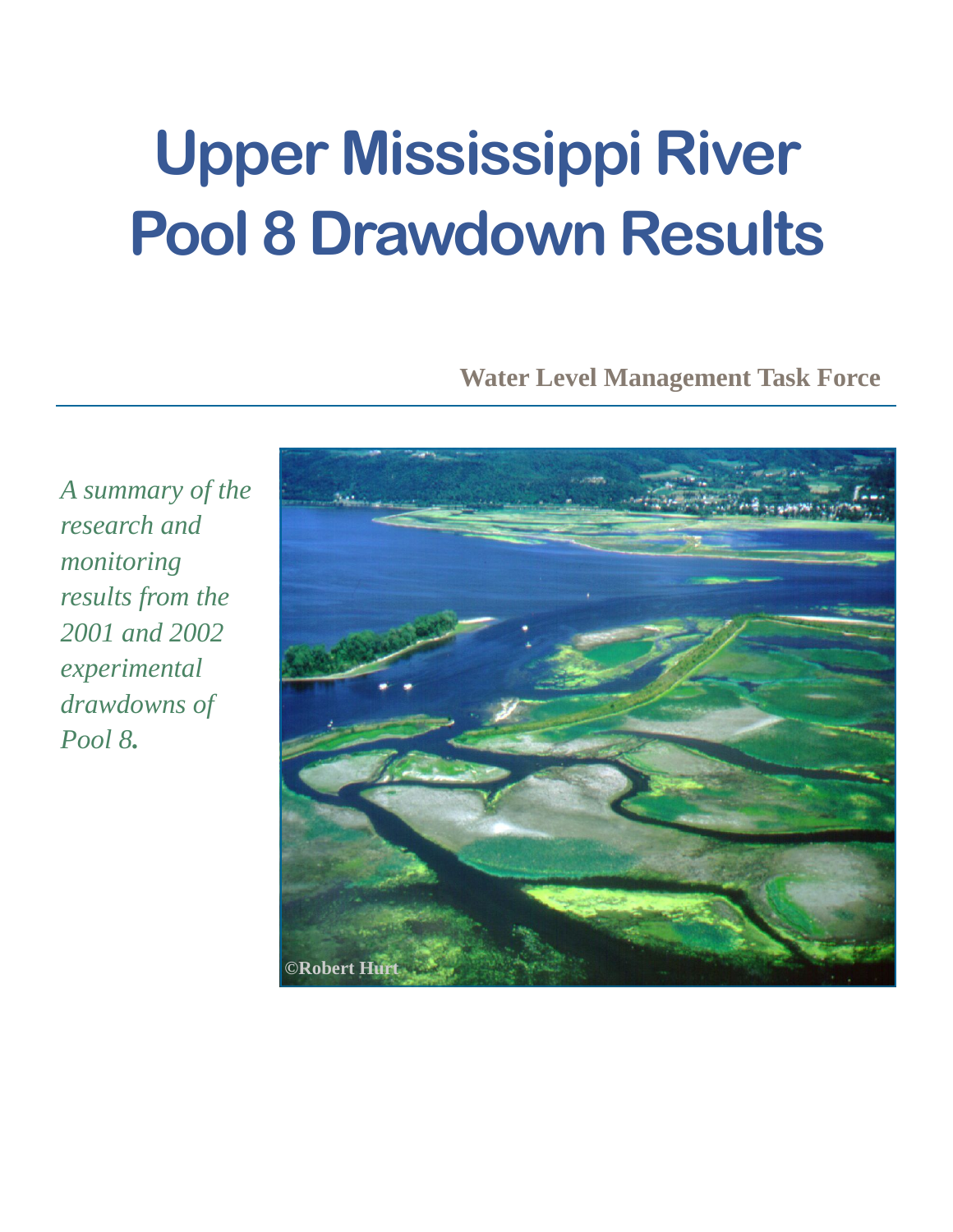**Cover photograph by Robert J. Hurt**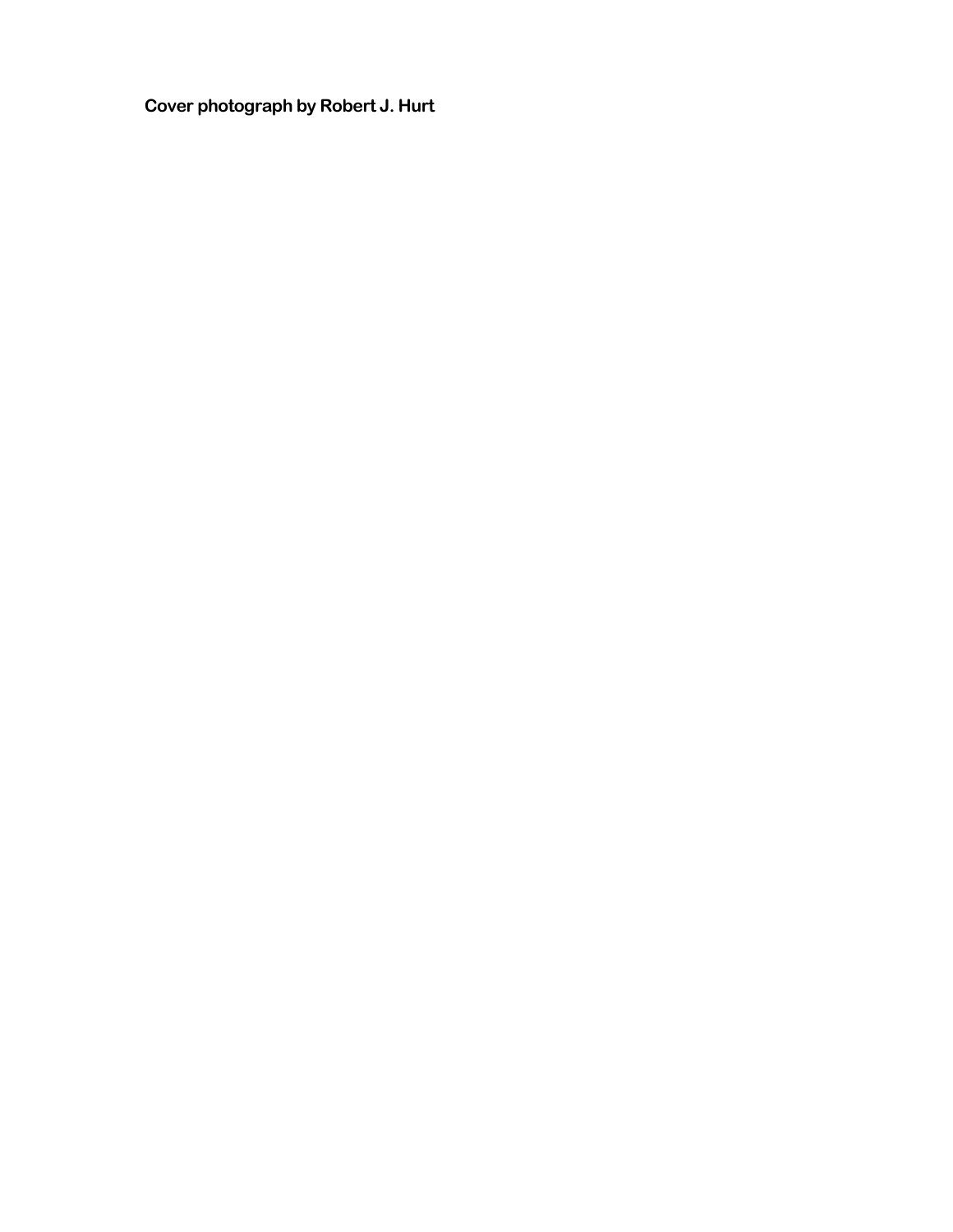# **Upper Mississippi River Pool 8 Drawdown Results**

*A Summary of the research and monitoring results* 

*from the 2001 and 2002 experimental drawdowns of Pool 8.* 

Water Level Management Task Force

August 2007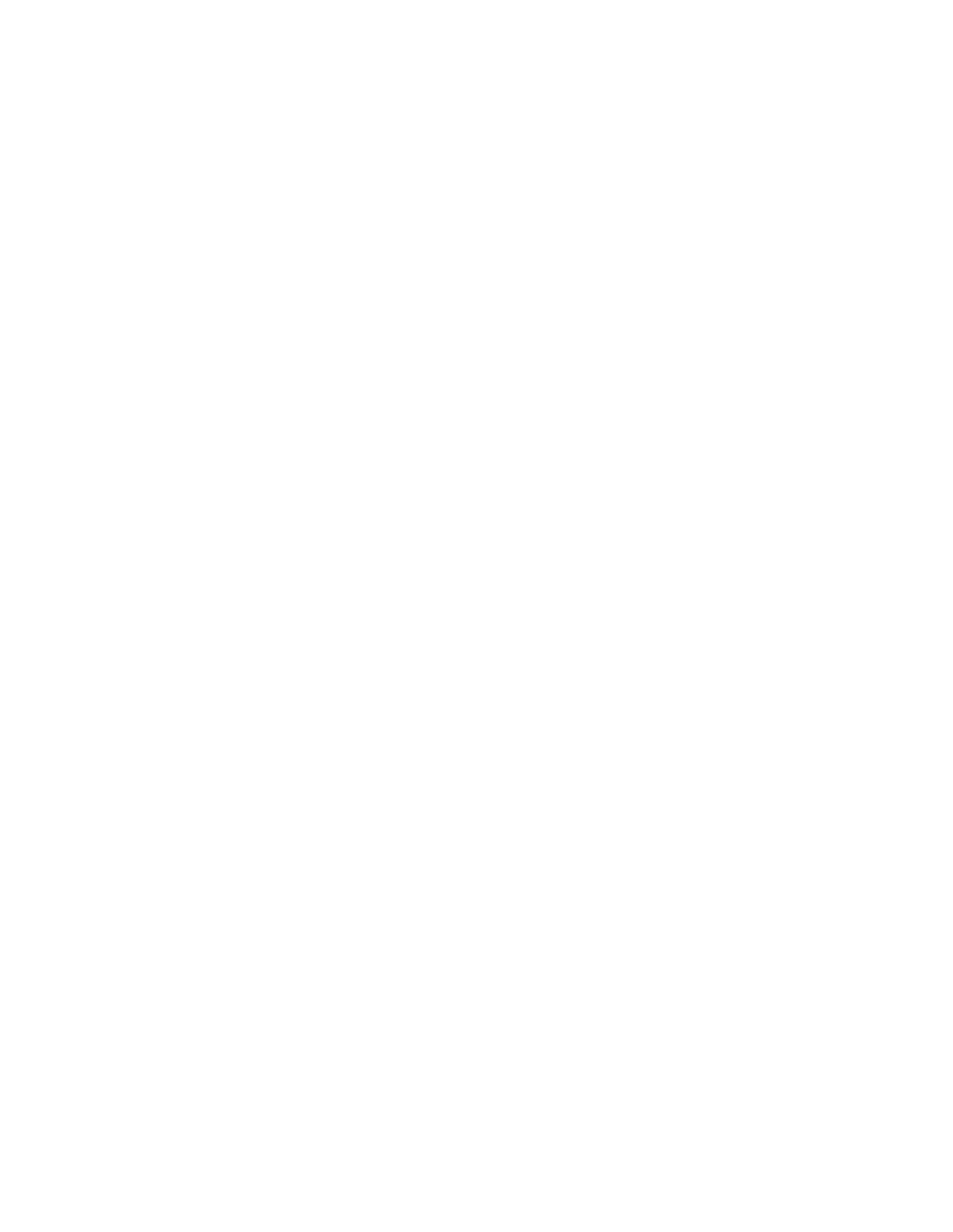## **Executive Summary**

Water level management on the Mississippi River has evolved over time and has been based on scientific analysis as well as lessons learned through a series of demonstration projects under the guidance of the Water Level Management Task Force (WLMTF), a technical advisory group to the River Resources Forum (RRF). The River Resources Forum is an advisory body to the U.S. Army Corps of Engineers-St. Paul District, and was formed to offer recommendations and coordination of river-related issues.

The WLMTF includes representatives from federal and state agencies, and others, including:

- U.S Army Corps of Engineers- St. Paul District,
- U.S. Fish and Wildlife Service,
- U.S. Geological Survey,
- U.S. Coast Guard,
- Iowa Department of Natural Resources (DNR),
- Minnesota DNR and Department of Transportation (DOT),
- **Wisconsin DNR and DOT,**
- **•** representatives from the commercial navigation industry,
- non-governmental organizations (NGOs),
- citizen groups.

In 1995 the WLMTF began to evaluate the potential for water level management in the northern reaches of the Upper Mississippi River with funding and technical support from the U.S. Army Corps of Engineers-St. Paul District. After successfully conducting several small-scale drawdowns, a demonstration large scale drawdown of a navigation pool was planned. After a lengthy selection process, Pool 8 was chosen for the first pilot drawdown. The drawdown was initially scheduled for the summer of 2000; however it was postponed due to projections of summer river discharges not conducive to implementing the drawdown. A demonstration drawdown of Pool 8, located near LaCrosse, Wis., was conducted in the summer of 2001 and then repeated in the summer of 2002. This was the first pool-scale drawdown conducted by the Water Level Management Task Force. A brief summary of the results follows.

#### **Vegetation Monitoring**

More than 50 species of moist soil, perennial emergent and aquatic species of plants were found on the exposed areas. Many of these species are a valuable source of food and cover for wildlife. A shift was observed from a plant community dominated by annuals the first year of the drawdown to one dominated by perennials the second year. Following the drawdowns, a substantial expansion of aquatic plant communities in the lower third of the pool was recorded, as well as a comparable reduction in open water habitat. The perennial plants grown on the sand and mudflats during the drawdowns have persisted for five years in some areas.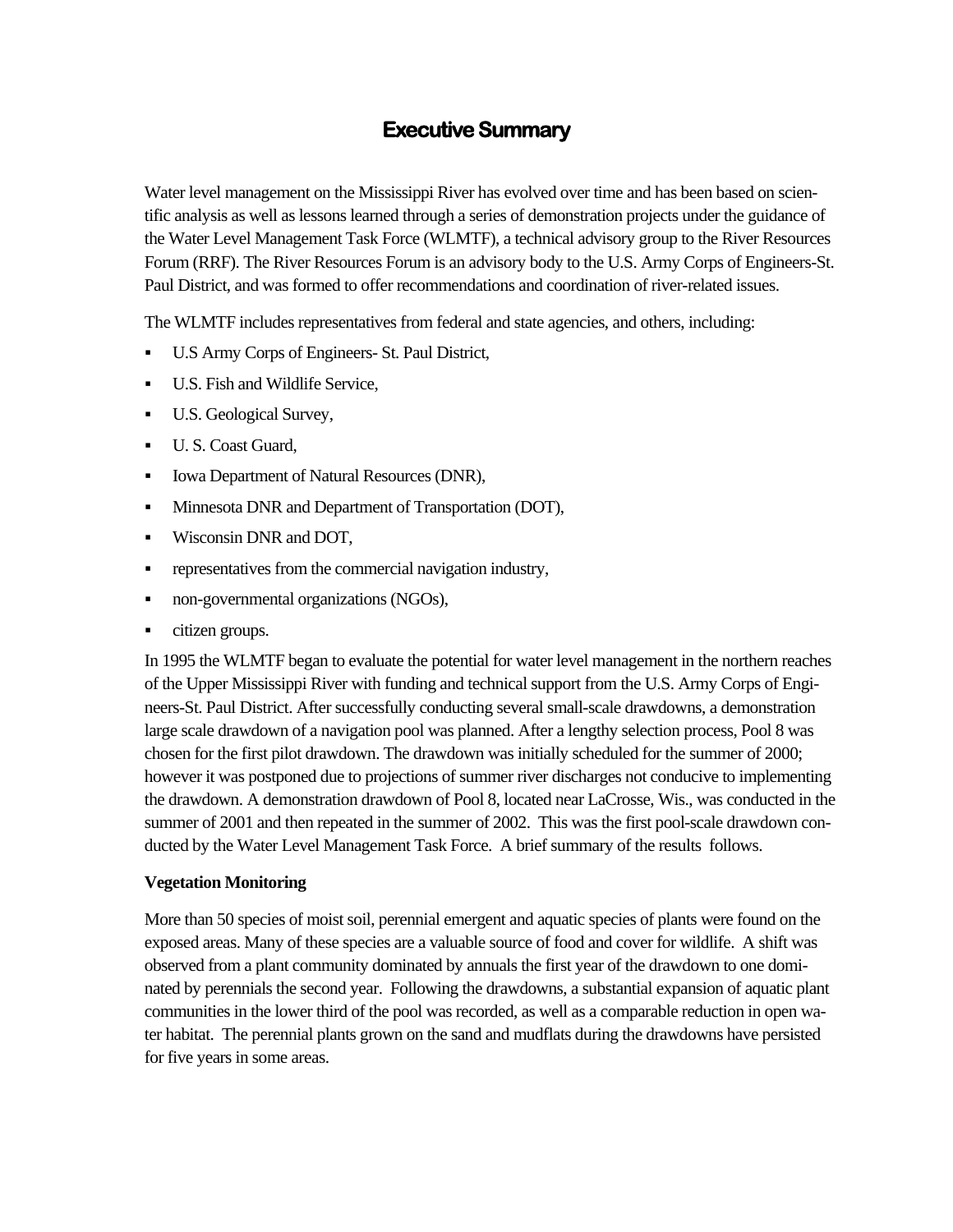#### **Fish**

Overall, there were no negative short-term trends or differences in fish catch rates that could be attributed to the drawdown. An increase was observed in catch rates for the forage fish group surrounding the drawdown period which may warrant further investigation during a future drawdown. No fish kills were observed in the backwaters.

#### **Freshwater Mussels**

While a large scale monitoring of the effect of the drawdowns on freshwater mussels was not conducted, a pre-drawdown survey conducted in 1999 indicated that limited numbers of mussels were in the drawdown zone. An informal survey was conducted during a volunteer mussel rescue effort in July 2001. The survey indicated more mussels than expected on exposed sites, possibly due to the effects of the extended flood in spring 2001. The Pool 8 experience showed the need for more comprehensive monitoring of the effects on mussels in future drawdowns.

#### **Shorebirds**

In 2002, the number of shorebirds observed during weekly monitoring surveys in Pool 8 nearly doubled from the 2001 season. The 2001 data suggests that the water level reduction in Pool 8 created vital feeding habitat for migrating shorebirds as indicated by the number of shorebirds and the increased number of different species observed.

#### **Waterfowl**

There was a positive response by waterfowl to the improved habitat which resulted from the drawdowns, most noticeably by tundra swans. Diving duck use days also increased steadily in the years following the drawdowns. However, any trends in waterfowl use on a pool or refuge basis and the cause of these trends need to be evaluated with some caution.

#### **Commercial Navigation**

Pool 8 is generally described as a pool that is difficult to navigate under normal pool operation. During the drawdowns, navigating the pool by the commercial navigation industry seemed a bit more difficult according to tow pilot comments; however, the pool was still navigable.

#### **Recreational Boating**

Recreational boating activity did not appear to be significantly affected by the drawdowns. The drawdowns appear to have had little effect on the distribution of either active or beached watercraft on Pool 8 or on the adjacent Pools 7 and 9.

The report also addresses monitoring and effects on sediment consolidation and transport, nitrogen cycling, water quality, contaminants and cultural resources.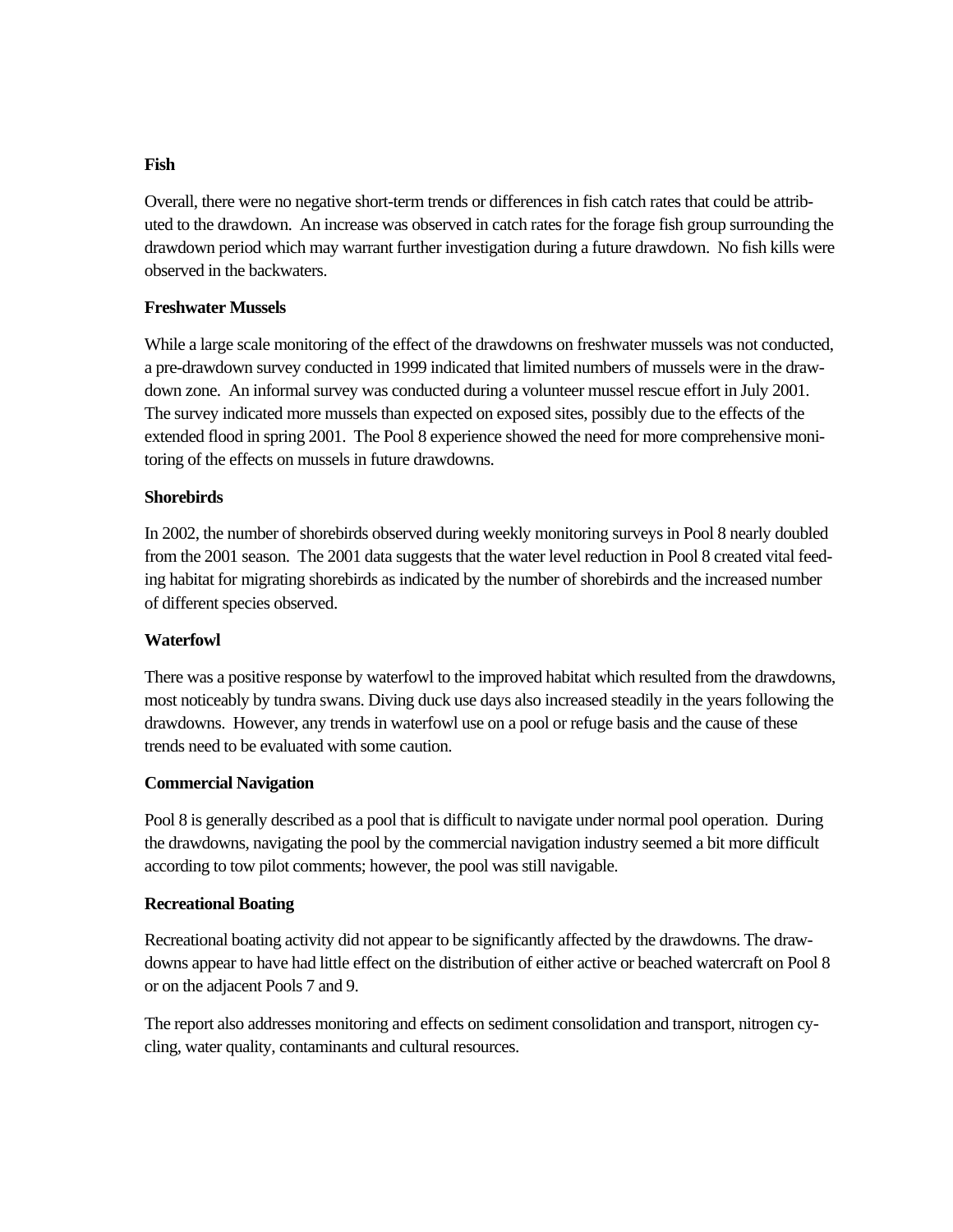# **Table of Contents**

| Sediment Transport System including Dredging, Hydrodynamics,       |  |
|--------------------------------------------------------------------|--|
|                                                                    |  |
| Long Term Resource Monitoring Program -                            |  |
|                                                                    |  |
|                                                                    |  |
|                                                                    |  |
|                                                                    |  |
|                                                                    |  |
|                                                                    |  |
|                                                                    |  |
|                                                                    |  |
|                                                                    |  |
|                                                                    |  |
| Continuous Water Quality Monitoring Results for Pool 8 Drawdown 23 |  |
|                                                                    |  |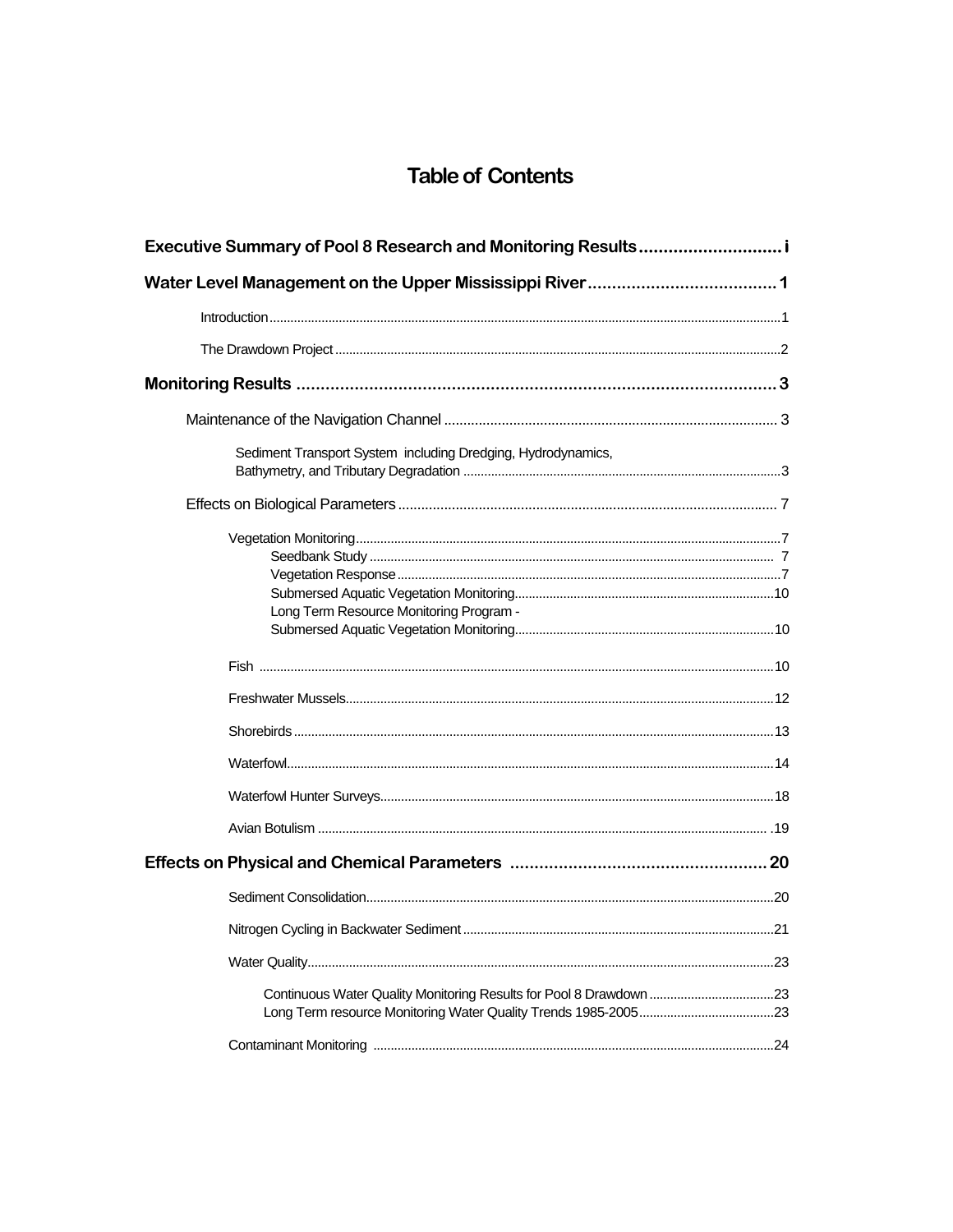# **List of Tables**

| Table 1. |  |
|----------|--|
| Table 2. |  |

# **List of Figures**

| Figure 1. |                                                                                |  |
|-----------|--------------------------------------------------------------------------------|--|
| Figure 2. |                                                                                |  |
| Figure3.  |                                                                                |  |
| Figure 4. |                                                                                |  |
| Figure 5. |                                                                                |  |
|           | Figure 6. Comparison of average shorebird numbers and average species observed |  |
| Figure 7. |                                                                                |  |
| Figure 8. | Puddle duck use days in Wisconsin Islands Closed Area as a                     |  |
| Figure 9. |                                                                                |  |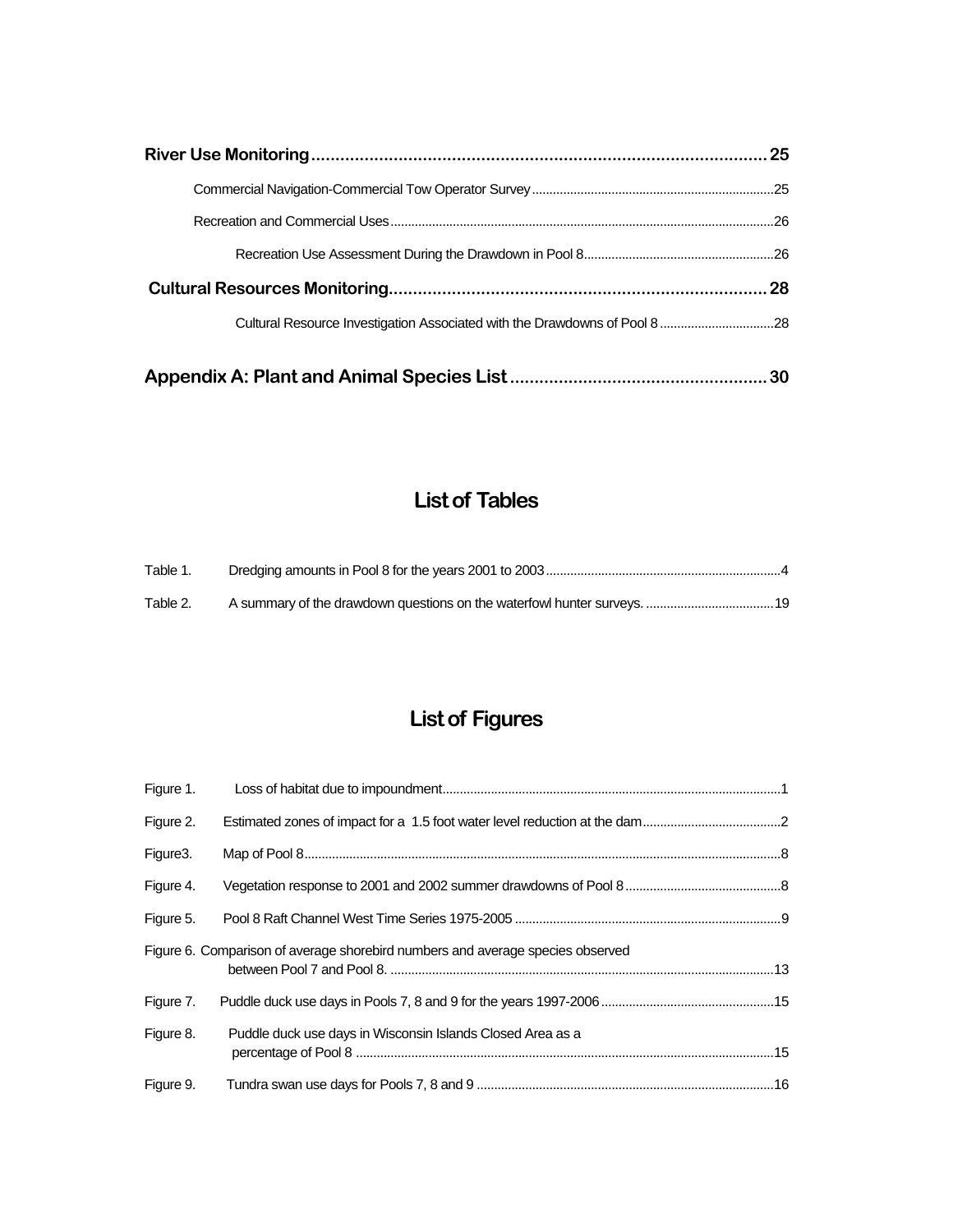| Figure 10. Tundra swan use days in Wisconsin Islands Closed Area as a |  |
|-----------------------------------------------------------------------|--|
|                                                                       |  |
| Figure 12. Conceptual model of nitrogen cycling in the                |  |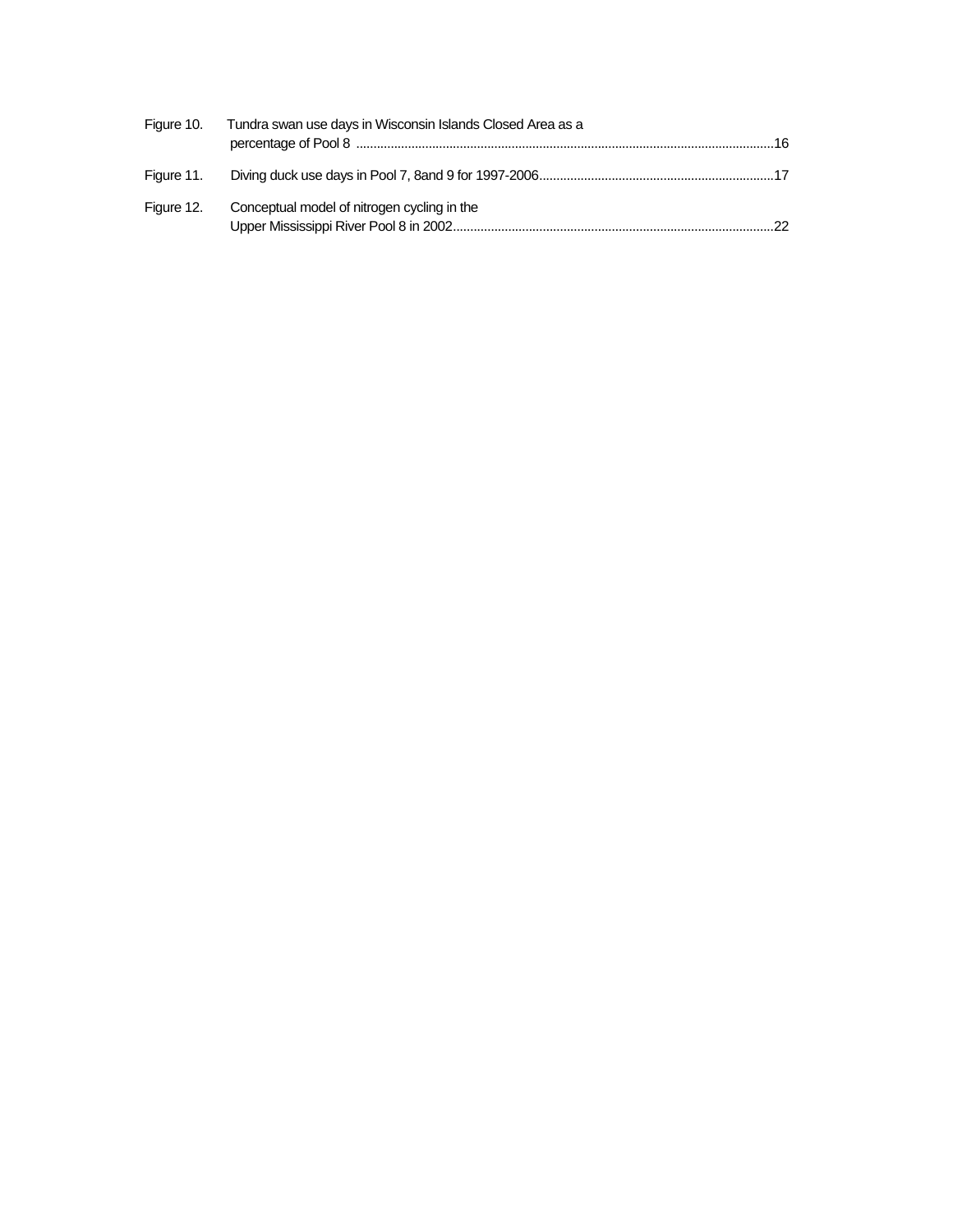# **WATER LEVEL MANAGEMENT ON THE UPPER MISSISSIPPI RIVER**



#### **Introduction**

The Upper Mississippi River has been modified for navigation and other purposes for over 100 years. Navigation improvements culminated in the construction of the Nine-Foot Channel Navigation Project in the 1930s which resulted in a series of locks and dams on the Upper Mississippi River. Since construction of the locks and dams, a series of shallow impoundments or navigation pools provide relatively stable water levels during non flood periods to maintain the Nine-Foot Navigation Channel.

Lower Pool 8 –Coon Slough, 1890 Henry Bosse

Over the years, the amount of allowable fluctuation at the locks and

dams was periodically reduced, primarily to reduce navigation channel dredging requirements and because people generally preferred more stable, higher water levels. The allowable fluctuation at Lock and Dam 8 in 1937 was 3.5 feet. It was reduced to 2 feet in 1945, to 1.5 feet in 1964, and the current 1 foot in 1972. The minimum water surface elevation at the primary control point in La Crosse has always remained at 631.0 (4.7 on the La Crosse gage.)

From an ecological standpoint, the maintenance of relatively stable and high water levels has resulted in sediment and nutrient accumulations in the backwaters and lower portion of the pools; erosion of the islands in the lower portion of the pools; reduced habitat diversity and quality; loss of aquatic vegetation; reduced water clarity and less species diversity in the ecosystem (Figure1.)

Although river managers have been rebuilding islands, as well as restoring channels and deepwater habitat with funds from the



Figure 1. Loss of habitat in lower Pool 8 as a result of impoundment.

federal Environmental Management Program, emergent plant beds have only partially recovered because emergent aquatic plants depend on a seasonal fluctuation in water levels for their long term survival and the generation of new plants. Water level management offered a way to help restore the natural seasonal fluctuation in water levels.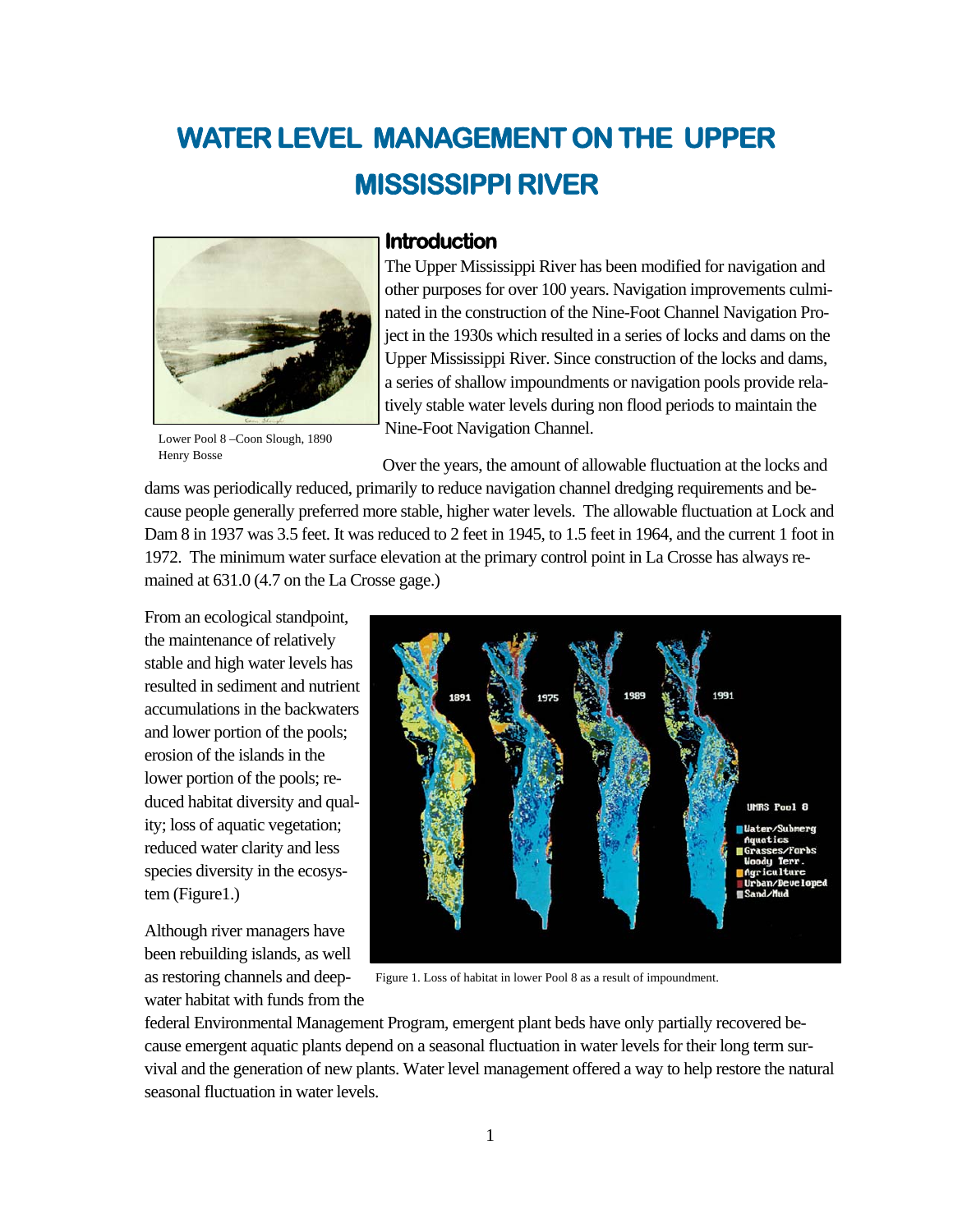#### **The Drawdown Project**

#### **2001 Demonstration Drawdown**

The drawdown was scheduled for June 15 through September 15, 2001 with a target of an 18-inch reduction at the dam, and a maximum six-inch reduction at the La Crosse gage (Figure 2.) Due to a late spring flood, the pool elevation at Lock and Dam 8 did not reach normal pool levels until June 30 and the target level of the drawdown was not achieved until July 6. The drawdown was maintained near the target level at L&D 8 for 40 days, until August 14, or about half of the recommended 90-day period. An estimated 1,954 acres of river bottom were exposed.

As river flow rates dropped, the minimum pool elevation at the La Crosse gage could no longer be maintained and pool levels at the dam had to be increased to maintain the water levels at the La Crosse gage. From August 16 to September 15, the pool level at L&D 8 was only about three-tenths of a foot below normal. However, due to the slope of the pool, reduced water levels persisted throughout the mid-portion of the pool through September 15.



Figure 2. Estimated zones of impact due to drawdown of 1.5 foot water level reduction at the dam.

A second year drawdown was recommended by river biologists and managers and supported by the public in order to ensure that perennial emergent aquatic plants established in 2001 would persist.

#### **2002 Drawdown**

The second year drawdown of Pool 8 began as planned on June 17 and the target reduction of 18 inches was reached on July 3. Flows in the Mississippi River were high for much of the summer, which enabled the U.S. Army Corps of Engineers to maintain the maximum target drawdown level of 18 inches at the lower end of the pool while minimizing the impact upstream. The mid pool area around Lawrence Lake and Goose Island experienced only a limited effect from the drawdown. Maximum extent of the drawdown in 2002 was similar to that of 2001. However, because river discharge rates were generally higher in 2002, area exposed at any given time during 2002 was generally less than that of 2001. The drawdown was in effect in the lower portion of Pool 8 for the prescribed time frame of 85-90 days. Refilling of the pool began on September 16, reaching full pool level by September 24.

#### **The Drawdown Monitoring Plan**

In 1999, partner agencies organized to cooperatively provide expertise and resources for a monitoring effort to evaluate the environmental, physical and social impacts of the drawdown. Components to be monitored included: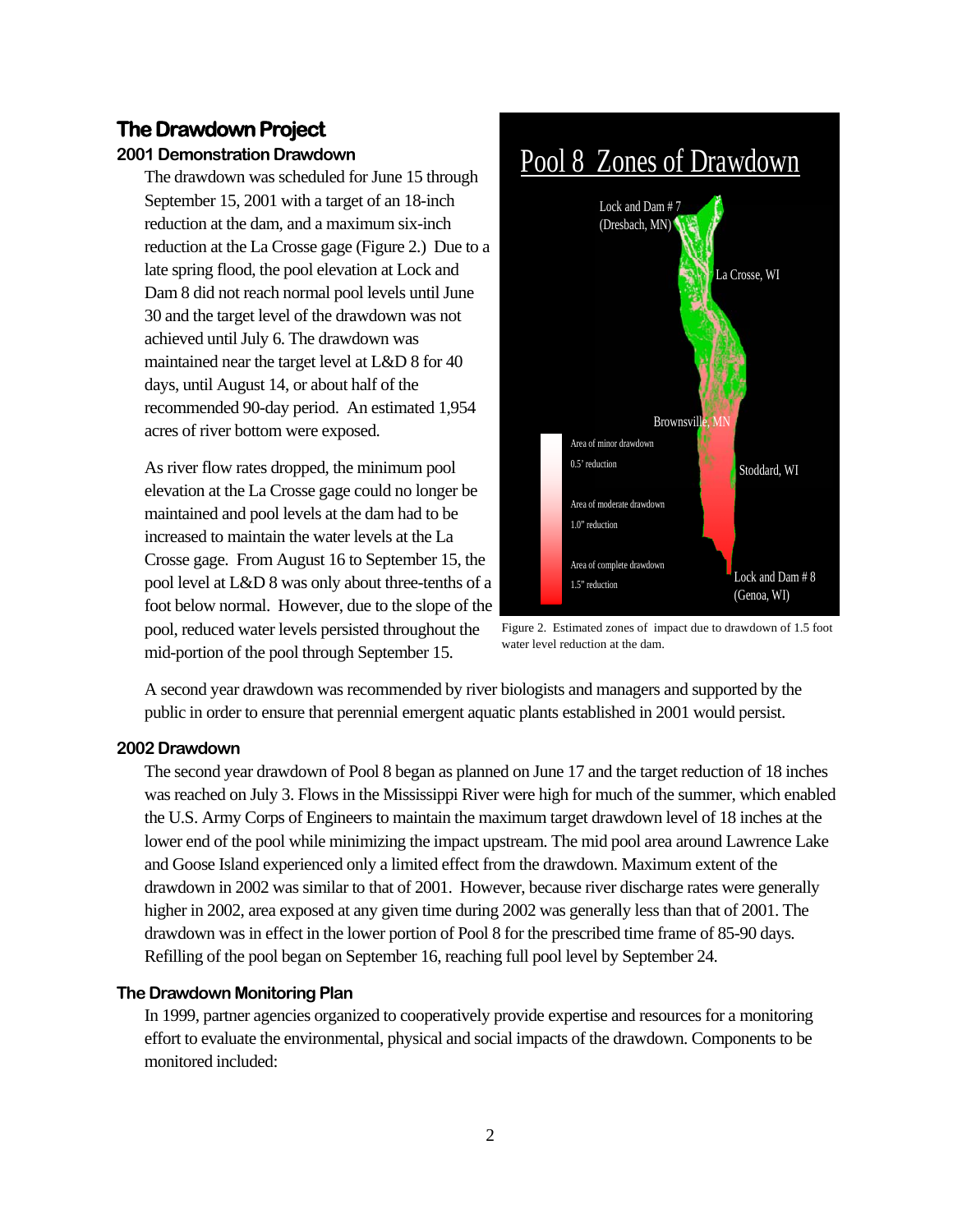- Habitat restoration goals, primarily the regeneration of emergent plant growth,
- maintenance of the navigation channel,
- the physical environment, including photo documentation,
- **fish and wildlife.**
- recreation and commercial uses.

Pool 8 is a trend pool for the Long Term Resource Monitoring Program (LTRMP); consequently sampling data from more than 10 years were available for water quality, vegetation and fisheries. Components not covered by the LTRMP were divided among the other agencies for sampling.

# **MONITORING RESULTS**

# **MAINTENANCE OF THE NAVIGATION CHANNEL**

# **Sediment Transport System including Dredging, Hydrodynamics, Bathymetry, and Tributary Degradation**

Jon S. Hendrickson, Marvin Hrdlicka - U. S. Army Corps of Engineers-St. Paul, District



Main Channel -Pool 8, near Turtle Island. WI DNR

Discharge measurements were collected during the drawdown and compared to discharge conditions without a drawdown. The ISDOT (Integrated Surface Difference Over Time) method was used to measure bedload transport. This method was developed by personnel from the Engineering Research and Development Center (Abraham and Pratt, 2002), and was used for the first time in Pool 8. Hydrographic surveys were collected in Pool 8 during the drawdowns and were compared to pre-drawdown surveys collected during 1998 and 1999 to assess bathymetry changes. Cross sections were obtained on Coon Creek and the

Root River before and after the drawdown in 2001 to assess changes due to the drawdown. The objectives of these surveys were to obtain measurements of changes in hydrodynamics, sediment transport, and bottom configuration in the Mississippi River main channel and on tributaries that enter Pool 8.

Hydrodynamic and sediment transport related hypothesis that were analyzed included:

- 1. Due to decreased cross sectional area and greater effects of boundary roughness during a drawdown, the flow through secondary channels will be decreased so that a greater percent of the total river discharge is conveyed in the main channel.
- 2. The onset of drawdown will mobilize bed sediments and result in greater rates of sediment transport in the main channel in Pool 8, possibly causing degradation of the main channel in the reaches where dredging is usually done.
- 3. Tributary degradation could occur due to the lowered water levels in Pool 8, introducing additional sediment to the main channel in Pool 8.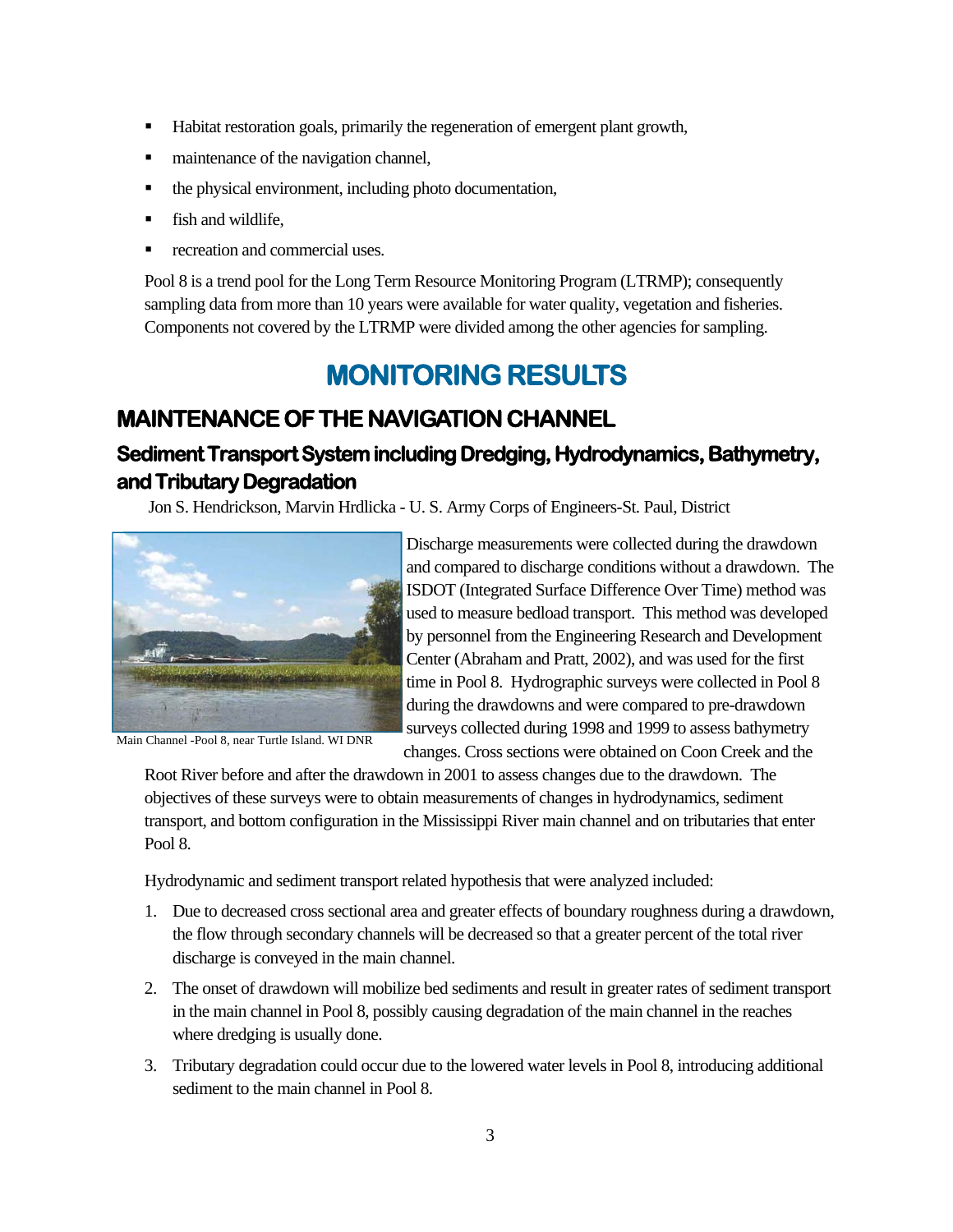4. The high main channel dredging volumes that are needed prior to a drawdown so that commercial navigation can continue will result in reduced dredging volumes in future years.

The navigation channel reach selected for this study extends from river mile 686 to 691 located near Brownsville, Minn. This is a highly divided reach with many secondary channels. The main channel discharge decreases from 74 percent to 25 percent of the total river discharge from the upstream to the downstream end of the reach, due to flow through the secondary channels to backwater areas. Because of the decrease in main channel discharge, a large amount of dredging is needed annually in this reach..

#### **Dredging Summary 2001 to 2003**

The large quantity of dredging that was done in 2001 in advance of the drawdown resulted in reduced dredging in the following 2 years (Table 1.) The average dredging for the three years was 83,500 cubic yards which is 11 percent higher than the long term value of 75,000 cubic yards based on long term trend analysis. District wide dredging for the years 2001 to 2003 averaged 883,000 cubic yards, which is close to the projected long term value of 900,000 cubic yards.

| Year | <b>Dredging</b> (thousands of cubic yards) |
|------|--------------------------------------------|
| 2001 | 208.9                                      |
| 2002 | 3.7                                        |
| 2003 | 38.0                                       |
|      | Average = $83.5$                           |

Table 1. Dredging amounts in Pool 8 for the years 2001 to 2003.

Dredging volumes from 2004 to 2006 were 94,700, 45,900, and 16,500 cubic yards of sand respectively. It appears that the advance dredging reduced dredging volumes until 2003, but not beyond. The lower dredging volumes in 2005/06 are probably related to lower flow conditions on the Mississippi and Root Rivers. The average dredging volume between 2001 and 2006 was 67,900 cubic yards.

Similar results would be expected to occur in other pools where large quantities of dredging are required prior to the drawdown. However caution is urged. The discharge on the Root River was well below average in both 2002 and 2003. The Root River supplies over 50 percent of the bed material that result in dredging in Pool 8 so it is likely that the amount of sand entering the pool was below average in 2002 and 2003. Discharge on the Mississippi River was above average in 2002 and below average in 2003 which probably resulted in a fairly typical bed material supply from Pool 7 for the two years.

#### **Hydrodynamic Monitoring**

Discharge measurements were collected during the drawdown and compared to discharge conditions without a drawdown to examine changes in the flow of water in the river. Data collected indicated the percentage of water conveyed in the main channel –in the study reach increased from 60 to 73 percent of the total river discharge, which was due to decreased flow in secondary channels. These factors caused the average main channel velocity to increase from 1.83 to 2.35 fps.

Additional flow measurements were collected in the main channel and secondary channels throughout Pool 8 and compared to the data collected in previous years during normal water levels. These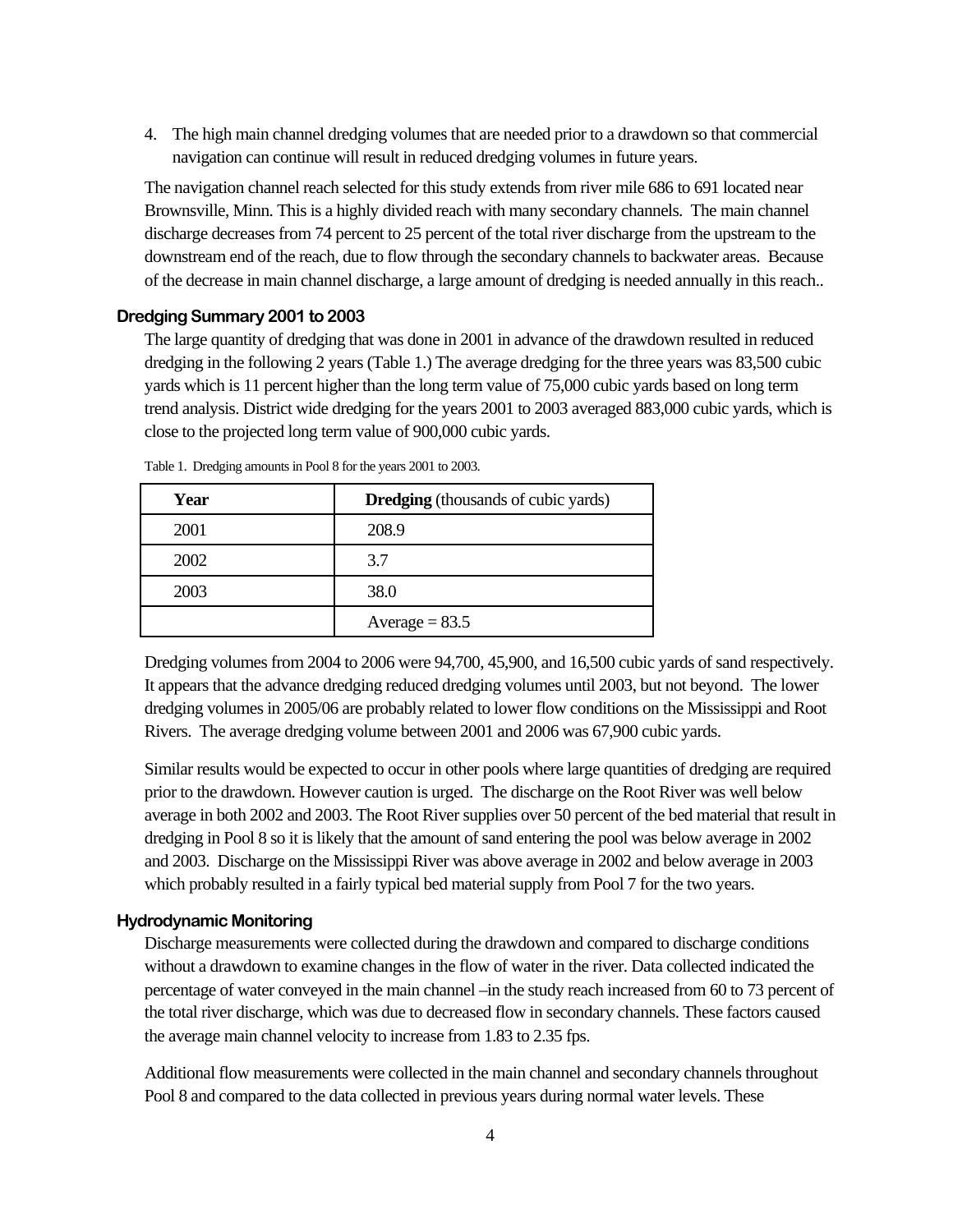measurements indicated that secondary channels with entrances located further upstream in Pool 8 (e.g. the sloughs flowing past Goose Island) were not affected significantly by the drawdown, while discharge was reduced in secondary channels further down in the pool. The flow through Crosby Slough was almost cut in half from 8.3- to 4.8-percent of the total river flow, while the flow in Wigwam Slough was not affected. Crosby Slough is located further downstream in Pool 8 and flows through a shallow delta into a backwater area, while Wigwam Slough is located further upstream in Pool 8 and is relatively deep along its length. It is also possible that drawdown conditions increased the effectiveness of the closing dam at the entrance to Crosby Slough thereby affecting flow conditions in the slough.

#### **Sediment Transport**

Sediment transport is strongly influenced by river flow and channel velocity. Maximum channel velocities typically occur at the bankfull discharge condition (about the 1.5-year flood.) The flow rate at bankful conditions is about 85,000 cubic feet per second (cfs) at Lock and Dam 8. If flows during the drawdown were between 50,000 cfs and 80,000 cfs it was speculated that the combination of flow and drawdown could result in velocities high enough to significantly increase sediment transport.

In 2001, flows were less than 50,000 cfs for 75 of the 84 days during which the pool was drawn down. A discharge of 60,000 cfs was exceeded for 7 days at the start of the drawdown; however the pool wasn't completely drawn down at this point. In 2002, flows were in the lower portion of the drawdown range (less than 50,000 cfs) for 52 of the 101 days during which the pool was drawn down. A discharge of 60,000 cfs was exceeded for 29 days at several different times during the drawdown, and the pool was drawn down 1.5-foot for all but 6 of these 29 days.

Measurements of sand wave movement using the Integrated Surface Difference over Time Method (Abraham et al. 2003) indicated an increase in sediment transport during the drawdown in 2001. The potential for increased sediment transport was much greater during the 2002 drawdown because of the higher flows.

#### **Bathymetry Changes in the Main Channel**

Hydrographic surveys were conducted in Pool 8 during the drawdowns for comparison to predrawdown surveys completed during 1998 and 1999 to determine whether any changes in the bottom contours in the main channel were induced by the drawdown. The results were used to determine if greater sediment transport rates in the main channel would cause main channel degradation in the reaches where dredging is usually done.

A comparison of the surveys between river miles 686 and 691 indicated relatively small amounts of deposition and erosion between 2001 and 2003. On an annual basis this reach normally aggrades to the point where main channel dredging is needed. It could be that the high dredging volumes during 2001 combined with increased sediment transport kept the channel from accumulating sediment, leading to a reduction in dredging in 2002 and 2003.

#### **Tributary Degradation**

Due to the lowered water levels in Pool 8, a high flow event on a tributary creek or river during the drawdown could potentially have caused down-cutting of the tributary introducing additional sediment to the main channel in pool 8. Cross sections were obtained on Coon Creek, located in lower Pool 8, and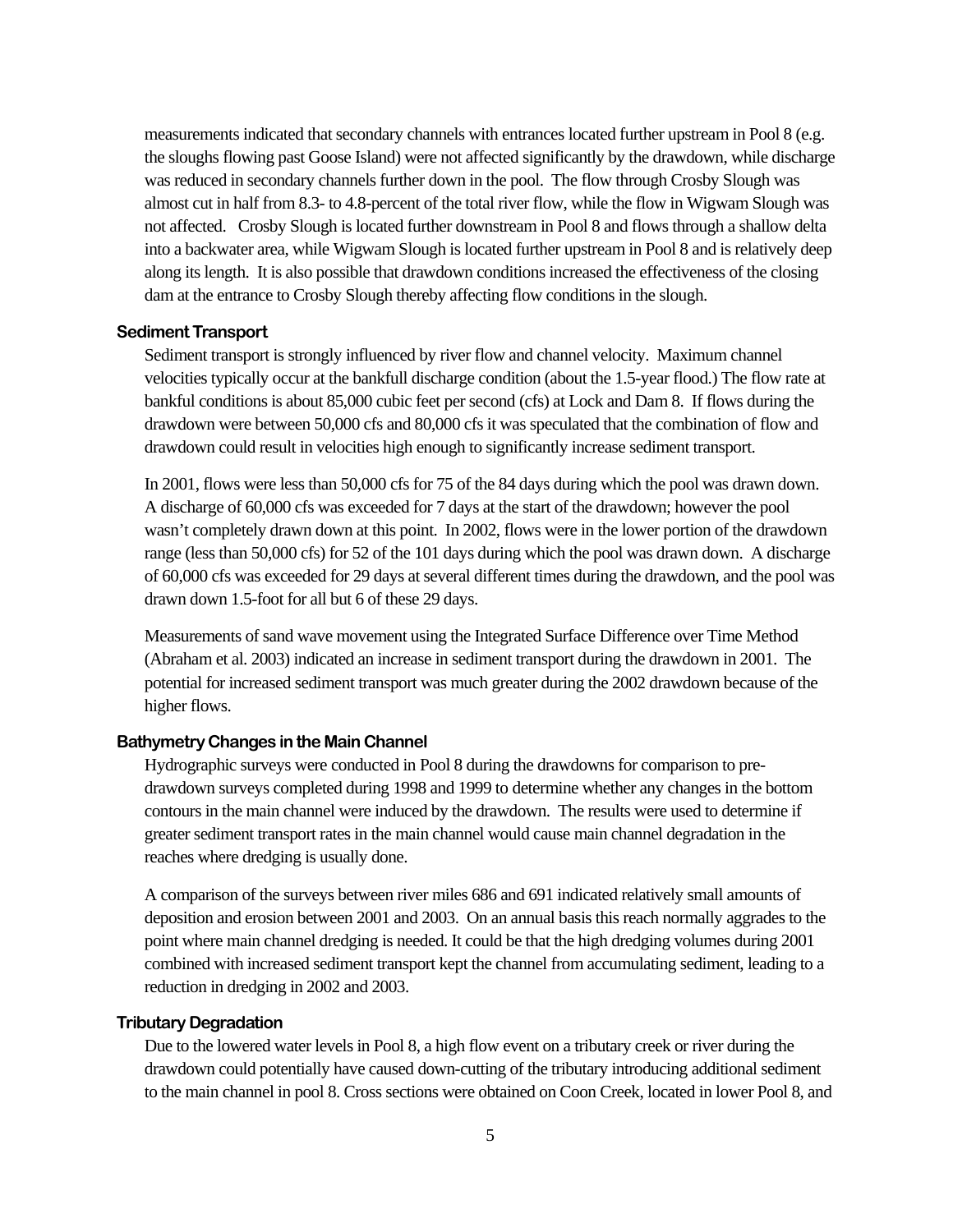the Root River, located in upper pool 8, before and after the drawdown in 2001 to assess changes due to the drawdown. The drawdown should have had a greater influence on Coon Creek since it is located in lower Pool 8.

A comparison of cross sections before and after the 2001 drawdown on Coon Creek indicates degradation of less than 0.5 feet. A comparison of cross sections before and after the 2001 drawdown on the Root River indicates net aggradation exceeding 1 foot in the lower Root River; however degradation by as much as 2 feet occurred along the upper cross section. The Root River results are not consistent with those expected from a water level drawdown. If anything, bed degradation was expected at the downstream cross sections, with less degradation at upstream cross sections that are less influenced by the drawdown. Most likely these results are due to flow conditions on the Root River.

#### *Conclusion*

The results of this monitoring suggest:

- **Large scale drawdowns, such as the 1.5-foot drawdown in Pool 8, increase main channel water** discharge and sediment transport.
- Degradation occurred on Coon Creek; however it was generally less than 0.5 feet in the lower portion of this tributary.
- The high main channel dredging volumes that are needed in advance of a drawdown result in reduced future dredging.
- The lack of change in the main channel bed elevations in the study reach may be due to the fact that while the sediment transport rate increased, inputs balanced outputs. This is a desirable condition, since normally the study reach would be aggrading until dredging was needed.
- If a drawdown could be sustained during flow conditions approaching bankfull, when sediment transport is at its greatest, it is possible that main channel degradation could be induced. This is not possible in Pool 8, due to the high tailwater at Lock and Dam 8 that exists for high discharge, but may be possible in other pools such as Pool 5 where the operation plan would allow a drawdown up to the 5-year flood.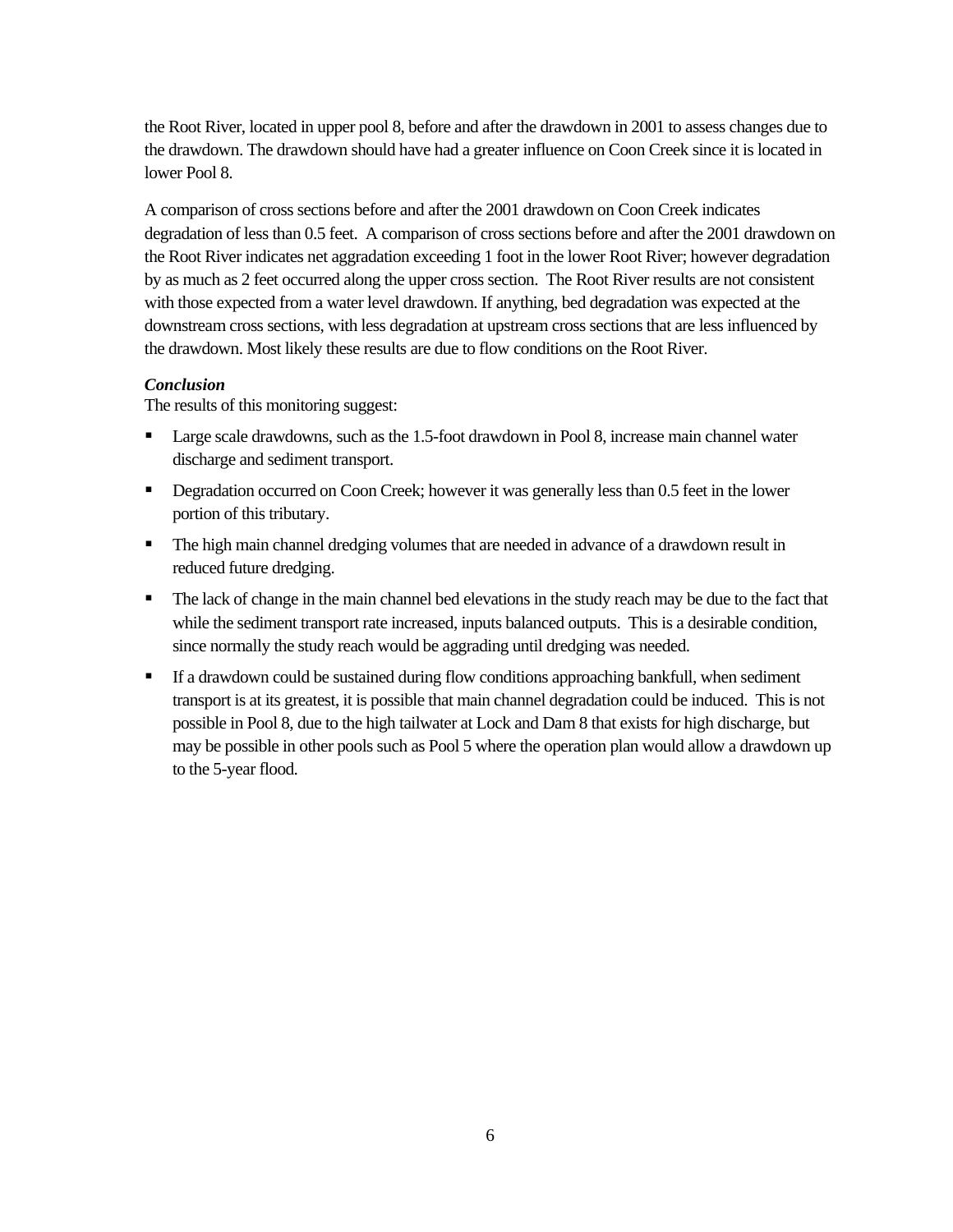# **EFFECTS ON BIOLOGICAL PARAMETERS**



#### **Vegetation Monitoring Seedbank Study**

Kevin Kenow, U.S. Geological Survey-Upper Midwest Environmental Sciences Center

The drawdown was expected to dry and consolidate bottom sediments and, thereby, increase the area of emergent and submersed aquatic vegetation by natural seed germination. However, much of the river sediments that would be exposed during a drawdown had not been above water for over 60 years.

Vegetation Sampling, U.S.G.S.

The study was conducted to determine if a viable seedbank of desirable plants existed in the exposed area.

To quantify the availability of seed, we assessed the potential seed bank of selected areas of Pool 8 from substrate samples collected in spring, 2000. Fifty species of plants were identified in the seed bank samples. This included 29 wetland (10 submersed aquatic, 6 emergent, and 13 moist soil), 11 facultative wetland, and 10 upland species. Dominant taxa included arrowheads, false pimpernel, flatsedges, water star-grass, love grasses, and rice cut-grass. Submersed and emergent aquatic species were widely distributed, occurring in more than 90% of the samples. The plant response to the drawdown was very similar to the results of the seed bank study.

These results indicate experimental seed bank assessment is proving useful in determining, with some accuracy, the potential vegetation response to water level reductions.

#### **Vegetation Response**

Kevin Kenow, U.S. Geological Survey-Upper Midwest Environmental Sciences Center

Researchers assessed vegetation response to the water level reduction during the drawdown through:

- Use of high-resolution aerial photography and land cover data generated from that photography,
- Field measures of the distribution and biomass of submersed aquatic vegetation,
- Field measures of the composition and productivity of moist soil and emergent perennial vegetation on exposed substrates.

#### *Extent of Plant Coverage*

On 21 July, 2001, during the period of maximum drawdown, a total of 1,954 acres were exposed (8.2 % of the area assessed). Maximum extent of the drawdown in 2002 was similar to that of 2001. However, because river discharge rates were generally higher in 2002, area exposed at any given time during 2002 was generally lower than that of 2001.

Aerial photographs were taken of Pool 8, from Root River south to Lock and Dam 8, during August of 2000-2003, to map the extent of aquatic plant coverage. Substantial expansion in the area of desirable aquatic plant communities were documented in the lower third of Pool 8, following the 2000 and 2001 drawdowns. In 2003, increases in deep marsh perennial (209 acres), rooted-floating aquatic (310 acres),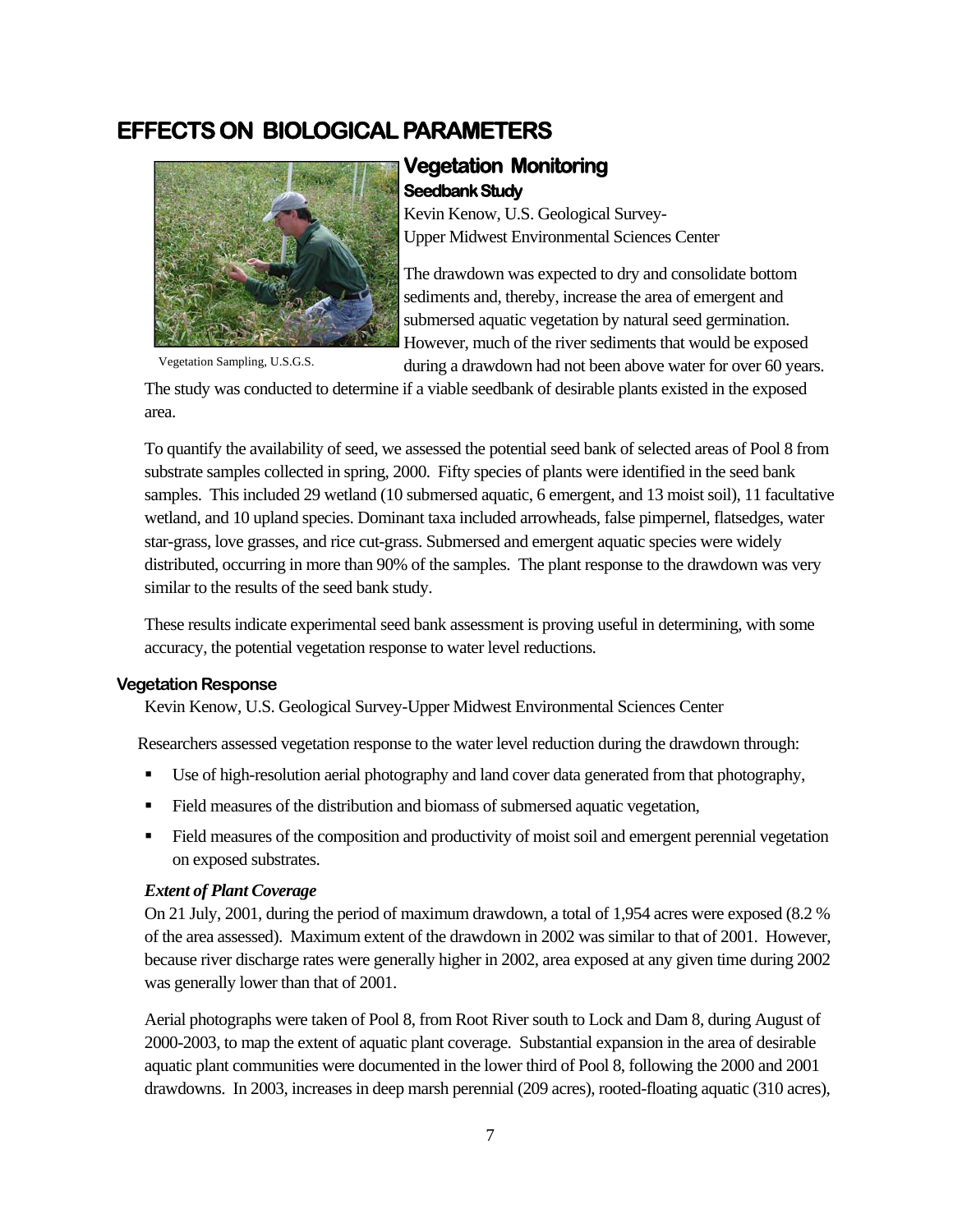and submersed aquatic vegetation (851 acres) communities were notable. Open water habitat was reduced by 1,362 acres during the same period.

#### *Changes in the Plant Communities*

Researchers monitored the development of vegetation on exposed substrates along transects at 13 sites throughout Pool 8 (south of Root River). They found:

- $\blacksquare$  More than 50 species of moist soil, perennial emergent and aquatic species were found. Rice cutgrass, broadleaf arrowhead, water stargrass, nodding smartweed, chufa flatsedge, false pimpernel, and teal love grass were the dominant species that developed on exposed substrates. Many of these species are a valuable source of food and cover for wildlife.
- Plant density was largely related to the duration of substrate exposure, with higher plant densities and more plant development occurring on substrates exposed for a good portion of the growing season (i.e., mid-pool sites that remained exposed through mid-September) and low plant density on those substrates that were re-inundated in mid-August 2001. For example, plant density ranged from less than 5 plants per m² on substrates exposed in the lower end of the pool to more than 100 plants per m² in other areas (e.g., north of Turtle Island and Shady Maple (Figure 3.)
- Similarly, arrowhead tuber production ranged from none on substrates exposed in the lower end of the pool to 30 tubers per m² in other areas (e.g., Shady Maple, Stoddard Island Project Area.)



Figure 3. Map of Pool 8 .

 We observed a shift from a plant community dominated by annuals to one dominated by perennials in 2002. (Figure 4.)



Figure 4. Vegetation response to 2001 and 2002 summer drawdowns of Pool 8. The plant community on the exposed sites shifted from one being dominated by annuals in 2001 to one dominated by perennials such as arrowhead, water stargrass, rice cutgrass and chufa flat sedge in 2002.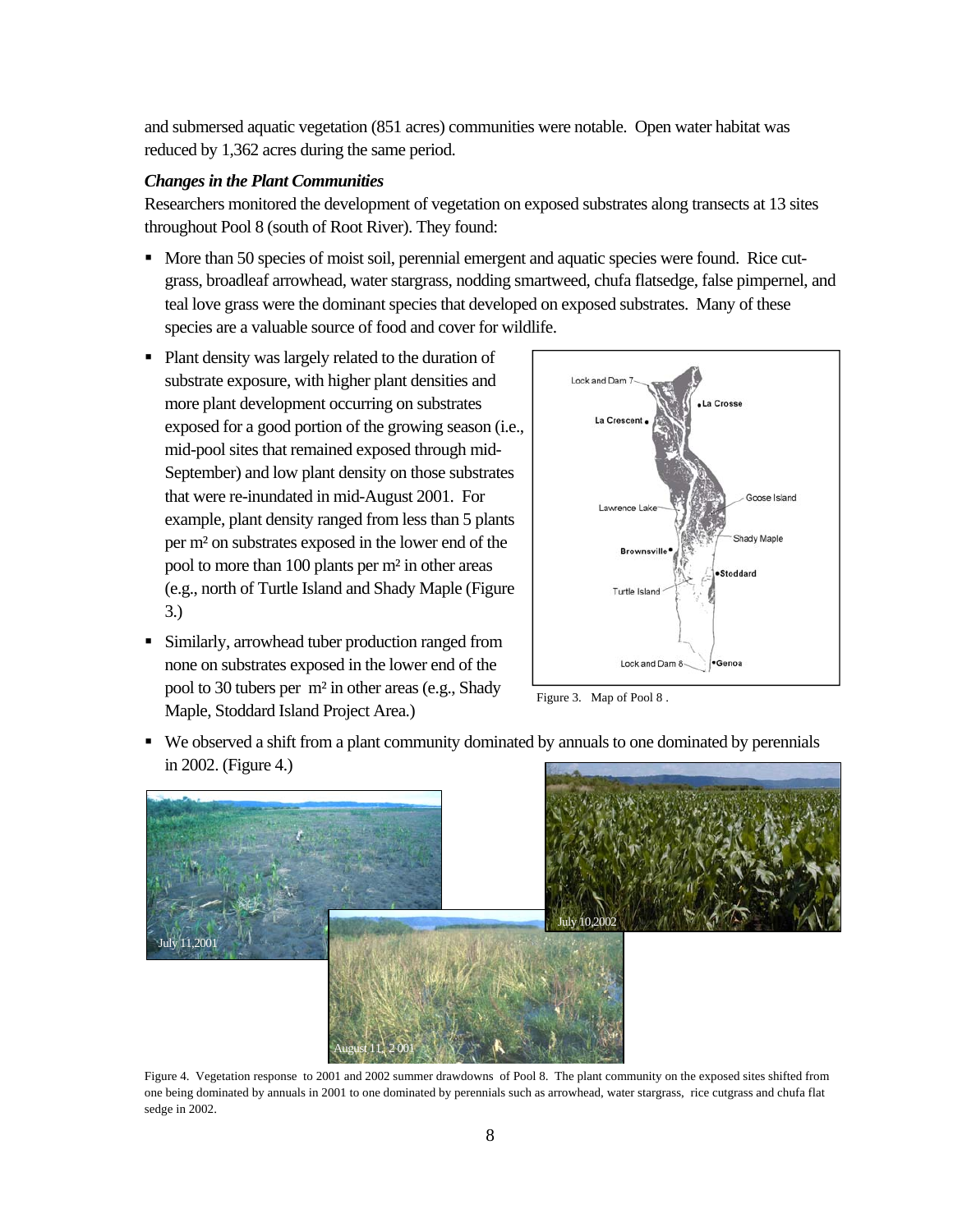In some areas, effects have persisted through summer, 2005. For example, vegetation change within a 500-acre area along the Raft Channel has been monitored annually since 2000. With drawdown, we observed the return of an important deep marsh perennial component to the Raft Channel area, and a return to the aquatic plant community diversity that had been present in 1975 (Figure 5.)



Pool 8 Raft Channel West Time Series, 1975-2005

Figure 5. The deep marsh perennial plant community, essentially absent in 1999 and 2000, occupied 79 acres (16% of the area) in summer 2005. Rooted-floating aquatics occupied 97 acres and submersed aquatic vegetation 72 acres more in 2005 than prior to drawdown.

#### *Seed and Tuber Production*

A variety of moist soil and emergent plant species, important food resources to wildlife, grew on substrates exposed during the drawdown.

- Seed production in 2001 was dominated by annual plants including: rice cut-grass (51% of total production), chufa flatsedge (13%), barnyard grass (13%), and nodding smartweed (11%).
- Tuber production in 2001 was dominated by arrowhead (52%) and sago pondweed (44%). In 2002, arrowhead made up 94% of total tuber production. Arrowhead tuber production increased 16-fold (average  $= 3.4$  g/m2 in 2001 vs. 55.3 g/m2 in 2002) across transects we examined during the two years.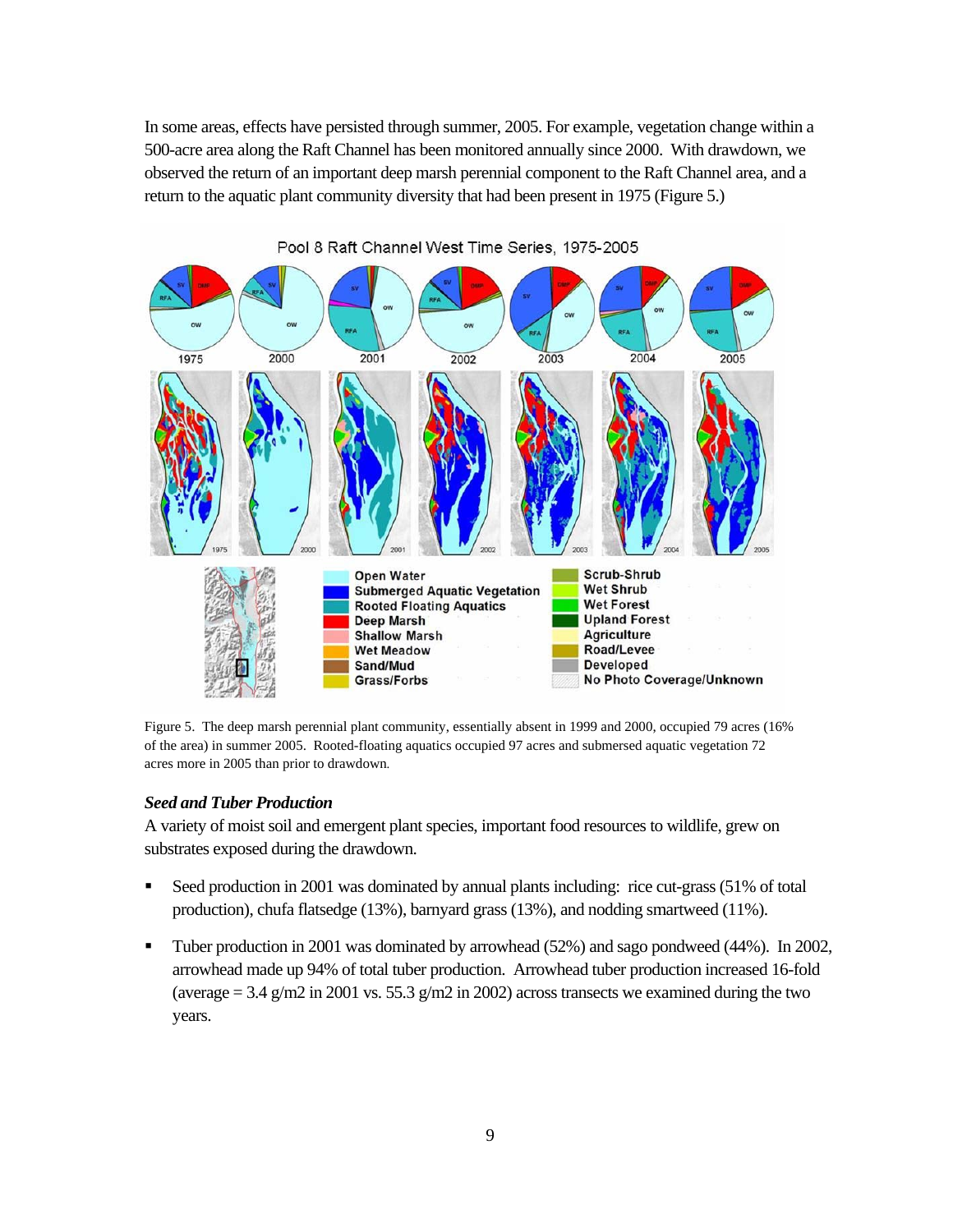#### **Submersed Aquatic Vegetation Monitoring**

Kevin Kenow-U.S. Geological Survey

Baseline information was collected on more than 200 open water sites in 1999 and 2000 to determine where and how much submersed aquatic vegetation was present prior to the drawdown. This monitoring was continued through 2004. In general, submersed aquatic vegetation did not appear to be negatively effected by the drawdown. Submersed aquatic vegetation standing crop biomass was significantly lower in 2000 and 2001 (0 < 20 g/m<sup>2</sup>) from 1999 levels (35 g/m<sup>2</sup>) and rebounded to 32 g/m<sup>2</sup> in 2002. By 2004, the average standing crop increased to 44 g/m².

#### **Long Term Resource Monitoring Program- Submersed Aquatic Plant Trends 1998-2005**

Heidi Langrehr- Wisconsin Department of Natural Resources

Through the Long Term Resource Monitoring Program, personnel from the Wisconsin Department of Natural Resources and Iowa Department of Natural Resources have collected submersed macrophyte data from 1998 to 2005 in Navigation Pools 4, 8, and 13 (respectively), Upper Mississippi River.

- In Pool 8, submersed macrophytes were recorded at 49% of the sites visited in 1998, 58% in 1999 and 48% in 2000. Since 2000, the percent of sites where submersed macrophytes were recorded has steadily increased to 71.4 % in 2006. The number of species recorded each year ranged from 14 to 16 species.
- In comparison, submersed macrophytes were recorded at about 41% of the sites in Pool 13 from 1998 through 2003. The number of sites increased to 47% in 2004 and 61% in 2006. Twelve to 16 species were recorded each year.
- In Pool 4, submersed macrophytes were recorded at about 37.5% of the sites visited in 1998 through 2002. (No data was available for 2003.) In 2004, the frequency was 31% and it steadily increased to 43.7% in 2006.

Islands built in 1998 and drawdowns conducted in 2001 and 2002 most likely contributed to increased water clarity and the increase in submersed macrophytes in Pool 8.

Additional macrophyte information and graphs can be viewed using the Upper Mississippi River Graphical Vegetation Database Browser located at: http://www.umesc.usgs.gov/data\_library/vegetation/graphical/veg\_front.html.

#### **Fish**

Although fisheries impacts due to a drawdown were likely to occur, monitoring for effects on fish was limited to surveillance for fish strandings and fish kills associated with the drawdown process. Fish monitoring data from the Long Term Resource Monitoring Program was assessed for evidence of short term negative impacts to fish.

#### **Fish Strandings**

The possibility existed that during a drawdown many small backwaters would become landlocked for a certain amount of time, some of which could dry up completely or become unsuitable for fish life.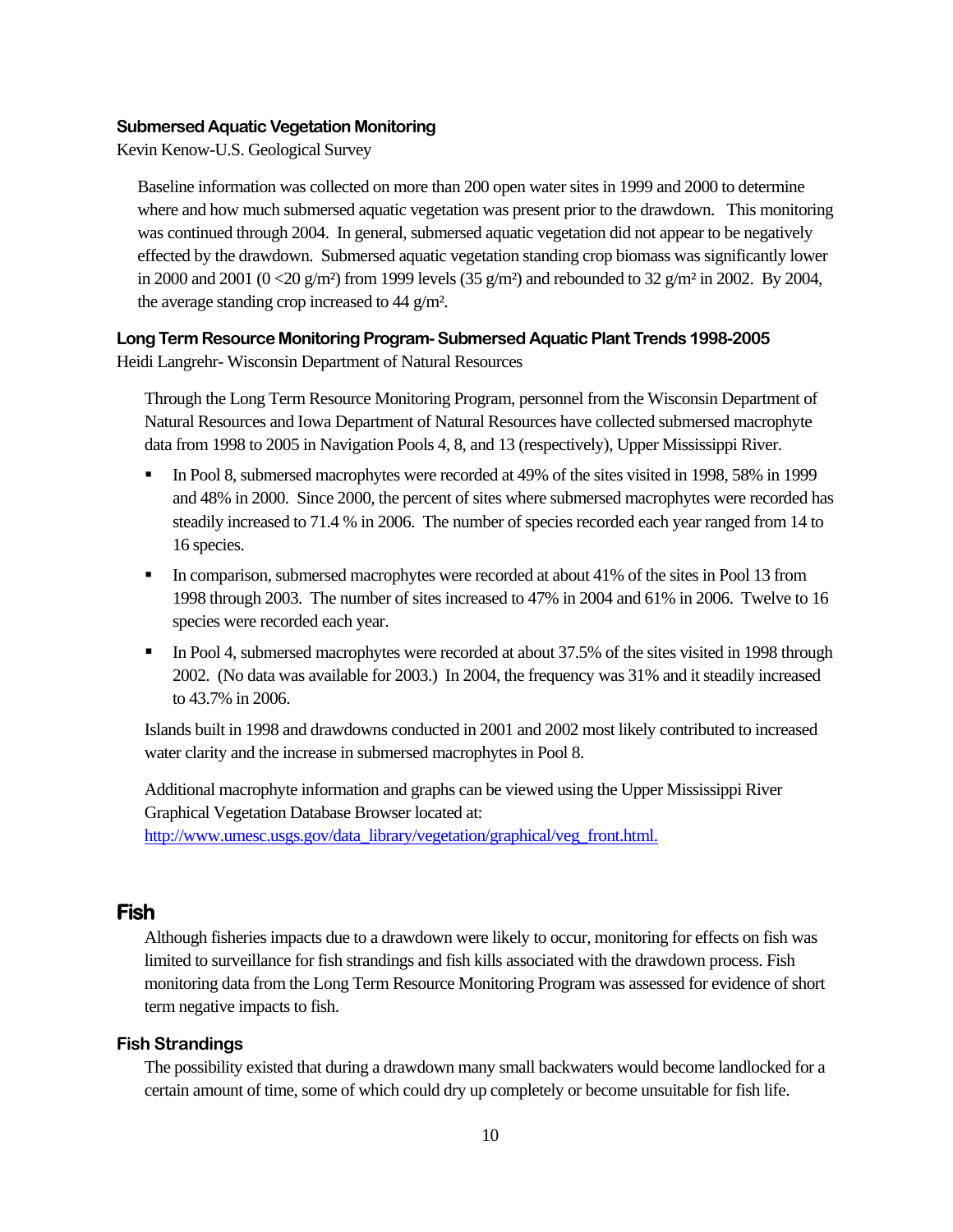Backwater areas that could become isolated were incidentally monitored for dead and dying fish during the drawdown by the many field crews performing monitoring work in Pool 8. The general public was also alerted to be on the look out.

No fish kills or strandings were reported in the backwaters, however one fish kill consisting of about 1000 bluegill in the 2-4 inch range, was reported in a pond connected to the Mississippi River by a ditch. The fish apparently were trapped in the pond as result of an artificial blockage to the culvert and died as the water levels receded during the drawdown. While the relatively quick lowering of water elevation from a near record spring flood to a full implemented drawdown may have contributed to this fish kill, the primary cause was the absence of an unobstructed escape route which left the fish vulnerable to entrapment and dewatering.

#### **Long Term Resource Monitoring Program**

Andy Bartels-Wisconsin Department of Natural Resources

Because Pool 8 is a trend pool for the Long Term Resource Monitoring Program, data on fish abundance were available from 1993- 2004. The following evaluation of LTRMP data was conducted using the graphical fish browser available at:

http://www.umesc.usgs.gov/data\_library/fisheries/graphical/fish\_front.html.

Fish species were selected to represent a variety of communities across different habitat types and were evaluated by comparing post drawdown catch rates in Pool 8 to pre drawdown catch rates from 1993- 2004 in order to detect evidence of short term negative impacts. Sampling methods selected included day electro-fishing, fyke netting, hoop netting and mini fyke netting, which were used for the periods of August 1 – September 4 and September 15 – October 31 for all years except 2003. (In 2003 sampling was conducted only by electro fishing during late September and October due to significant funding reductions.)

#### **Species List by Community Group:**

| Main Channel       | <b>Backwater</b>       |
|--------------------|------------------------|
| Channel catfish    | Bluegill               |
| Freshwater drum    | <b>Yellow Perch</b>    |
| Shorthead redhorse | <b>Black crappie</b>   |
| Sauger             | <b>Largemouth Bass</b> |
| Walleye            | Small mouth bass       |
|                    |                        |
| Forage Fish        | <b>Exotic Species</b>  |
| Spot fin shiner    | Common carp            |

#### *Community Response*

 Emerald shiner River shiner

The response to the drawdown by community group was as follows:

Main Channel Group-no short term trends or differences in catch rates surrounding the drawdown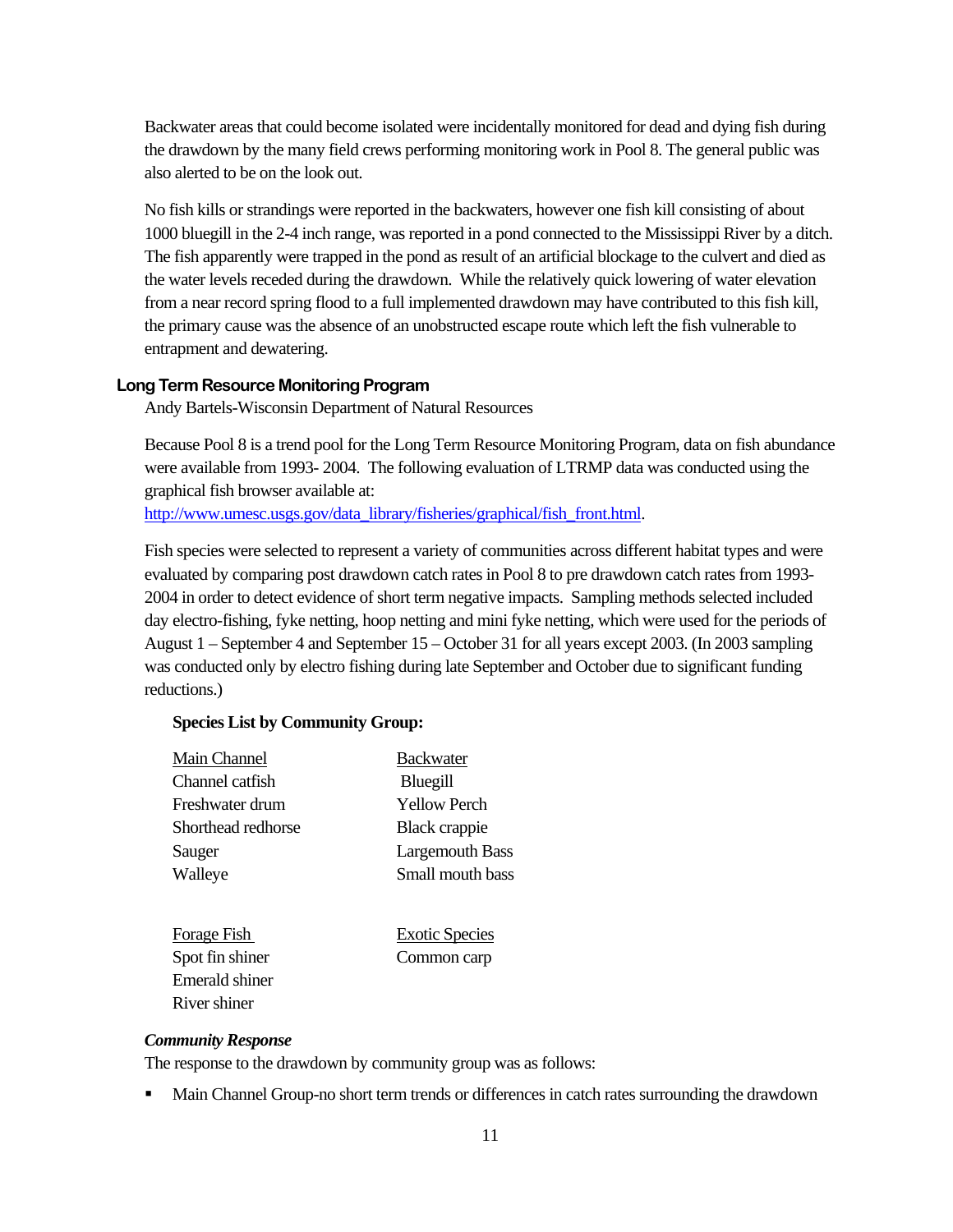were observed.

- Forage Fish Group- an increase in catch rates for day electro-fishing was observed in Pool 8 surrounding the drawdown .
- **Backwater Group-some short term differences in catch rates for day electro-fishing existed, but they** were in the observed variation or trend patterns outside the buffered drawdown period (e.g. bluegill, yellow perch, and black crappie.) There were increases in the catch rate for bluegill in mini fyke nets and largemouth bass in fyke nets.
- Exotic- an increase in catch rates for common carp in fyke nets was observed.

Overall, there were no negative short term trends or differences in catch rates that could be credited to the drawdown. An increase was observed in catch rates for the forage fish group surrounding the drawdown period which may warrant further investigation during a future drawdown.

#### **Freshwater Mussels**

Gretchen Benjamin-Wisconsin Department of Natural Resources, Ken Lubinski-U.S. Geological Survey

No formal monitoring was planned to determine the effect of the drawdown on mussels because:

- The drawdown zone generally supports a limited number of mussels due to ice scouring of these shallow areas during the winter, a condition that makes it difficult for mussels to survive. In fact this was also one of the reasons for the choice of the 1.5 foot drawdown level.
- A survey was conducted in 1999 of known mussel beds that might be impacted during a drawdown. The results of that survey also indicated limited numbers of mussels in the drawdown zone.

#### *Volunteer Rescue Effort – July 2001*

A volunteer rescue effort was organized by Mississippi River Revival to move stranded native mussels to deeper water as the water levels were down about 9-12 inches of the expected 18 inches. This timing was chosen to minimize excessive exposure of the mussels to the direct air, while also providing volunteers with the ability to move mussels in shallow water out to deeper water. The effort was concentrated in the lower portion of Pool 8 and along areas where mussel beds were thought to be present, similar to the pre monitoring effort described above. Volunteers including U.S. Geological Survey biologists and Marian Havlik (Malacological Consultants) enumerated, sorted by species and moved over 5000 mussels to deeper water. During the survey more mussels were observed on the exposed sites than expected possibly due to the effects of the extended flood of 2001. The extended flood just before a drawdown may have put more mussels at risk because they moved into shallow water.

As a result of this monitoring questions arose for future drawdowns, including:

- How to minimize future mussel mortality during a drawdown?
- Can mussel risk to drawdown be anticipated?
- How fast do mussels colonize shallow water areas?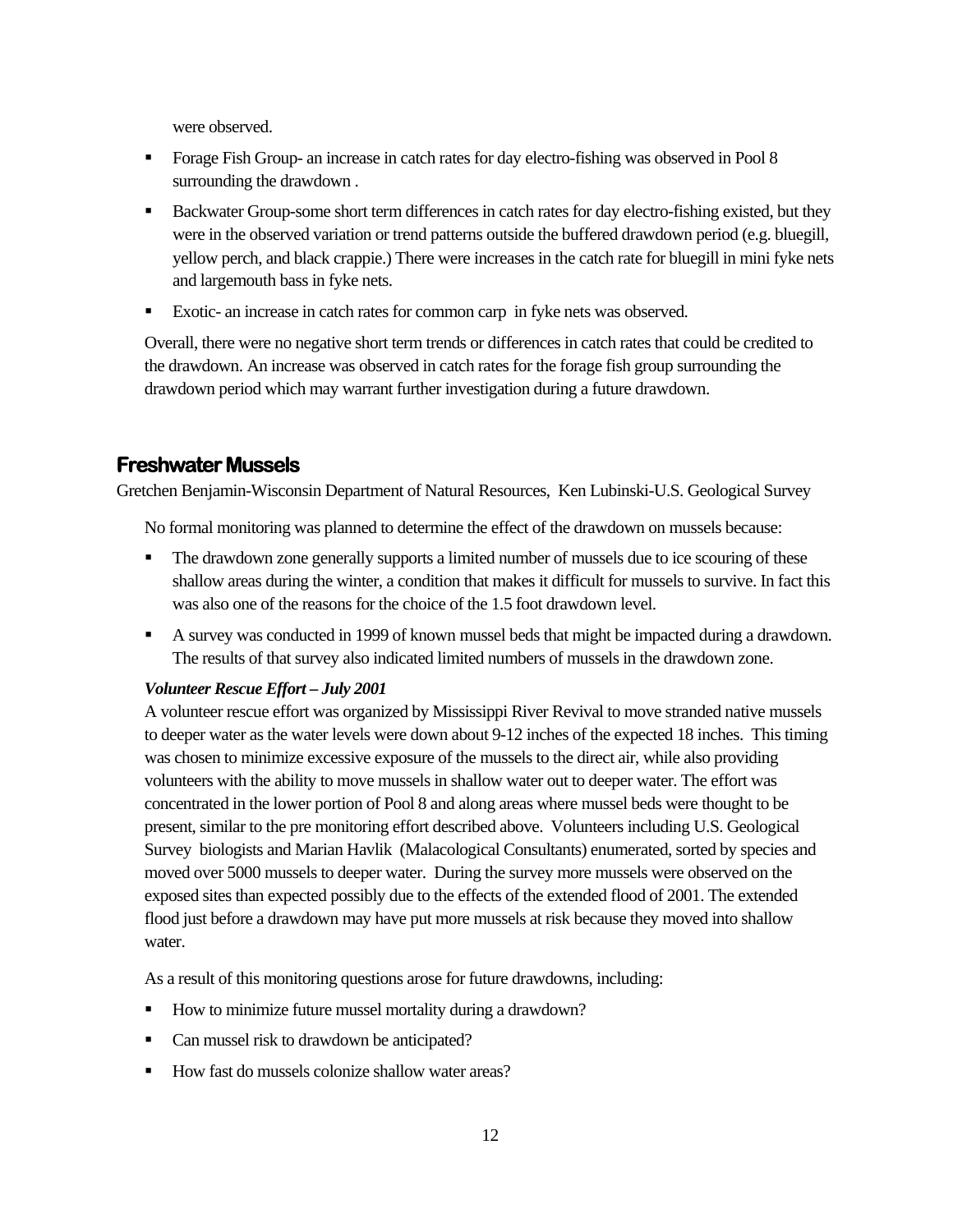#### **Shorebirds**

Lisa Reid, Lara Hill, Amy Sietz - U.S. Fish and Wildlife Service

While the Mississippi River is not a major migration corridor for shorebirds, drawdowns expose substrates and create shallow water areas that serve to attract hundreds of migrating shorebirds. Shorebirds using the interior migration corridor of North America tend to be opportunistic when it comes to stopover sites rather than showing a preference to a particular wetland. Therefore habitats created during a drawdown will still be used even if the habitat is not available on a regular basis. Fall shorebird migration typically occurs between mid July and late September in this area coinciding with the approximate times of the scheduled drawdown. A weekly shorebird survey between June 11 and September 26 was conducted in lower Pool 8 in 2001 and 2002, to determine the migratory shorebird use of new habitats created during the drawdown. A weekly shorebird survey was also conducted in Pool 7 in 2001 for comparative purposes.

The results for Pool 8 monitoring were:

#### *2001*

- Twenty-two species of shorebirds and 1,211 individual shorebirds were observed during this time.
- Due to the weather conditions and water flows, the target level drawdown of 1.5-foot was achieved for only 6 weeks, from July 10 through August 14. Late July through early August is the traditional peak fall migration period for shorebirds. During these six surveys, 921 (73%) of the 1,255 total individual shorebirds were observed and the average number of species observed was 8.3.
- The other nine surveys contributed only (27%) of the total shorebird observations, and the average number of species observed was 4.8.

#### *2002*

- **The number of shorebirds observed during weekly monitoring surveys in Pool 8 nearly doubled** from the 2001 season.
- Over 2,230 shorebirds of 22 different species were observed during 13 surveys compared to the 1255 shorebirds recorded in 2001.

Monitoring in Pool 8 in 2001 and 2002 suggests that the temporary feeding areas created by the drawdown attracted increased numbers of shorebirds as well as some uncommon species such as whimbrel and American avocet.

No data exists for shorebird use of Pool 8 before the drawdown but Pool 7 has historical data from surveys conducted in 1979-1983 (Unpublished data, Fred Lesher.) The results of



Figure 6. Comparison of average shorebird numbers and average species observed between Pools 7 and 8.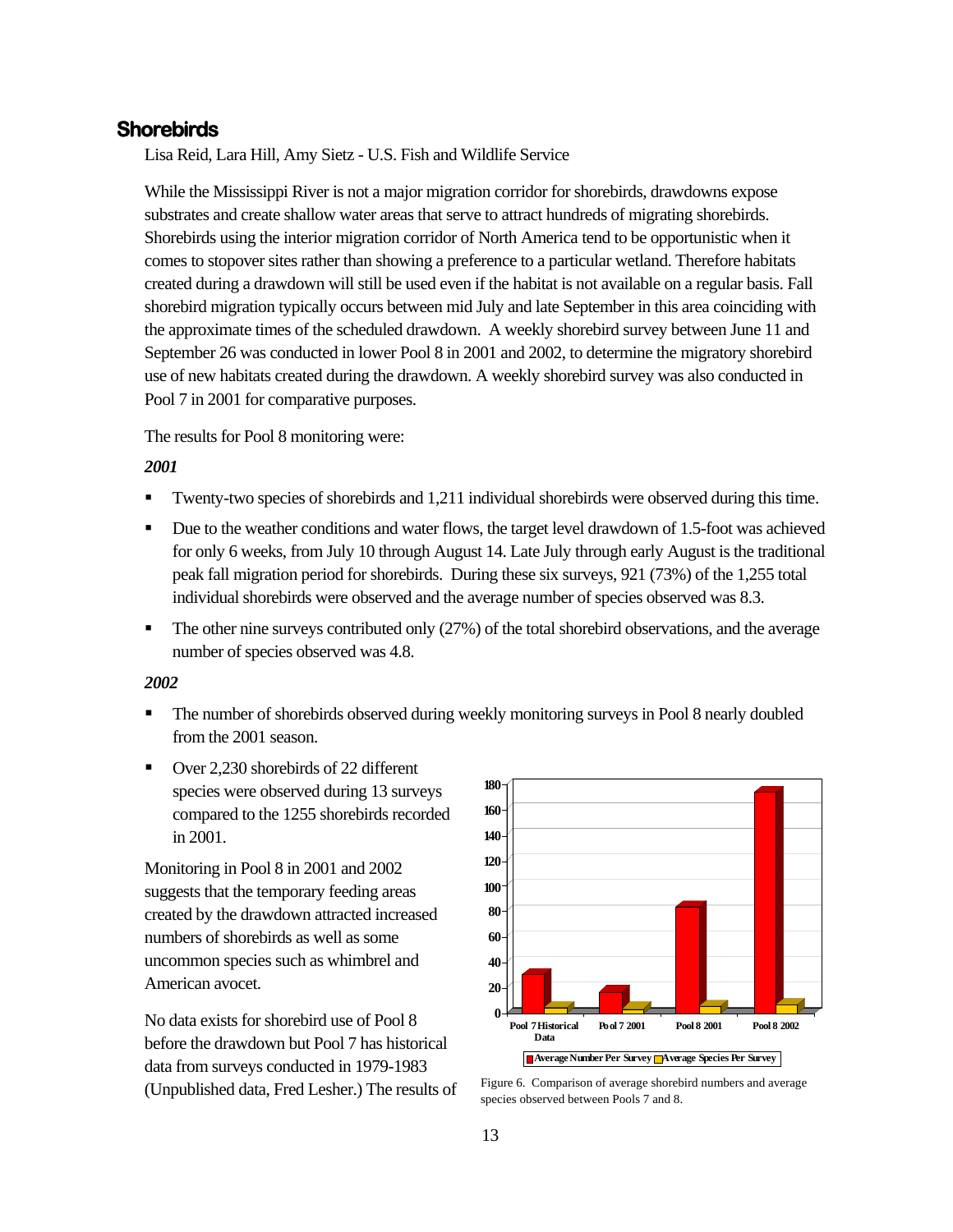surveys conducted in Pool 7 in 2001 were similar to the historical data. A much lower average number of shorebirds were observed in Pool 7 for both the historical data and 2001 when compared to Pool 8 results for 2001 and 2002 (Figure 6.)

Even though there are no other surveys in Pool 8 for comparison, the data suggests that the water level reduction in Pool 8 created vital feeding habitat for migrating shorebirds as indicated by the number of shorebirds and the number of different species observed.

#### **Waterfowl**

Lisa Reid-U.S Fish and Wildlife Service, Ruth Nissen-Wisconsin Department of Natural Resources

Drawdowns have been an important tool of wildlife managers for many years to restore marsh vegetation, particularly emergent aquatic plants, and to manage annual moist soil plants to improve food resources for waterfowl. The Pool 8 drawdowns were therefore expected to have a beneficial effect for waterfowl and other wetland wildlife.

#### *Aerial Surveys*

Monitoring the effects of the drawdowns on waterfowl relied primarily on the results of the weekly aerial waterfowl survey conducted in Pools 4 through 13 by the U.S. Fish and Wildlife Service and the Wisconsin Department of Natural Resources. Waterfowl surveyed include tundra swans, Canada geese, and 18 species of ducks. American coots, great blue herons, great egrets, bald eagles, American white pelicans and double- crested cormorants were also counted. Birds are counted out from the aircraft to a distance of about 1/8 mile on established flight lines; hence, these counts do not provide a total count of birds using a pool but instead provide an index to the number of birds using the area.

Weekly flights generally begin during the last week of September and end the week after waterfowl hunting season closes in Minnesota and Wisconsin, usually in late November or early December unless the river freezes first. Not all pools may be counted each week due to weather or other flight delays.

#### *Evaluation of Waterfowl Use*

The presence of dabbling or puddle ducks, geese and swans was used as an indicator to evaluate the effects of the drawdown on aquatic emergent plants, as they exploit this vegetation type that grows in shallow water areas targeted by the drawdown. Swan use especially can be an indicator of the effect of the drawdowns as they feed primarily on the tubers of arrowhead, an emergent plant. Diving ducks generally use the open water part of the pool that contains submersed aquatic vegetation for both feeding and loafing. An important exception is the canvasbacks which will feed in open water areas on wild celery winter buds (a submersed plant), as well as in emergent beds that contain arrowhead tubers, while on the Upper Mississippi River.

#### *Waterfowl Use Days*

The extent of waterfowl occurrence is described in terms of waterfowl use days, a number calculated from aerial survey counts. Use days account for variability issues inherent to these surveys (see above). More importantly, they provide a measurement of the biological carrying capacity of an area, that is, how many birds available feeding and resting sites can support, and for how long. Additionally, habitat/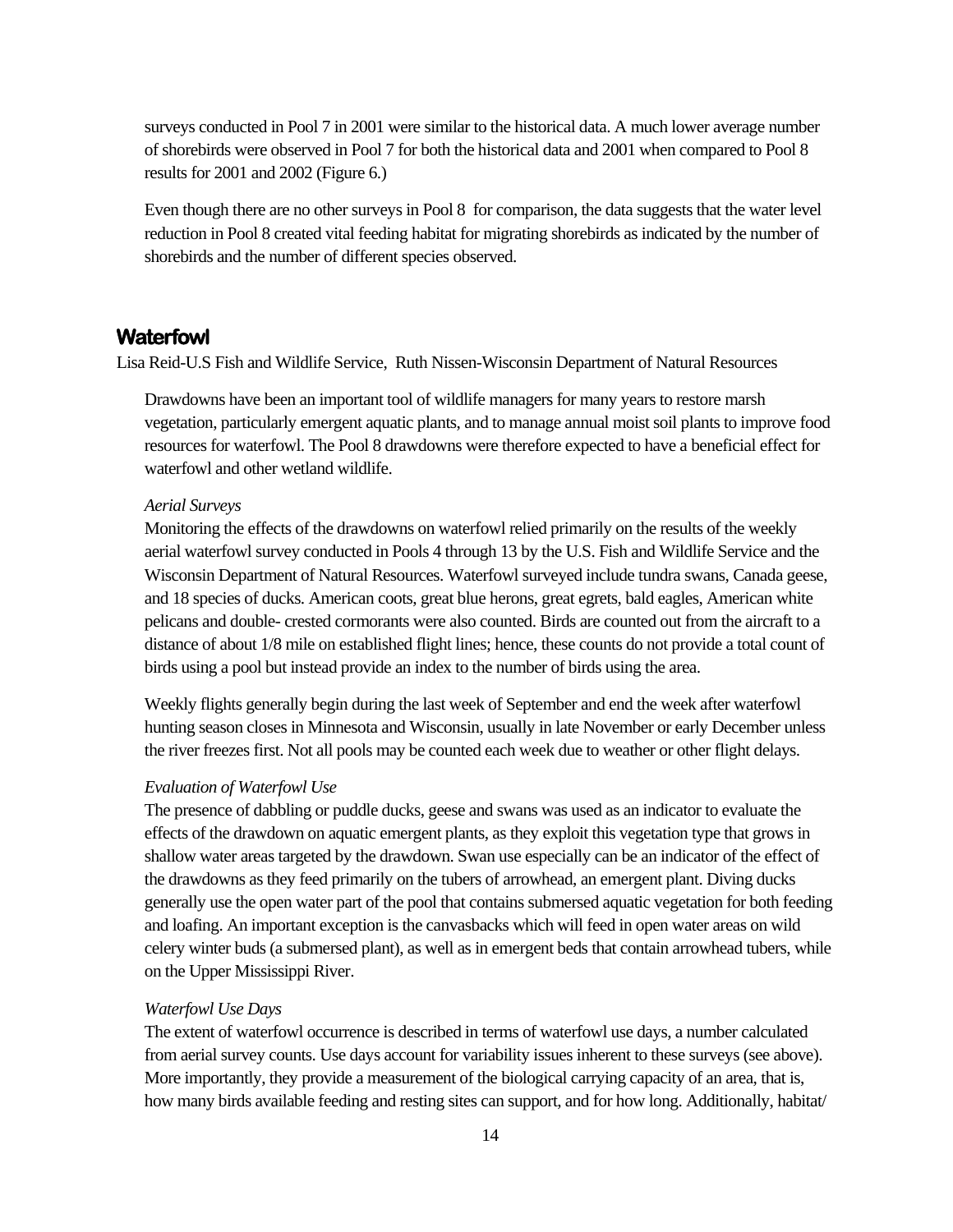population goals established by the North American Waterfowl Management Plan for migrating and wintering waterfowl are expressed in use days.

In general, a use day(s) is defined as: One bird on the river for one day equals one use day. Use days are calculated by averaging the number of birds counted on two consecutive flights and multiplying by the days between flights. (If 5000 birds were counted on one flight and 15,000 birds were counted on the next flight ten days later; use days would equal 100,000.)

Waterfowl use days for puddle ducks, tundra swans and diving ducks were compared between Pool 8,

the drawdown pool, and Pools 7 and 9, nondrawdown pools. In recent years, these three pools and Pool 13 have provided the main waterfowl use areas on the Upper Mississippi River National Wildlife and Fish Refuge.

#### *Puddle Ducks*

Some observations include:

- With two exceptions, year-to-year increases and declines in use days have followed similar trends in Pools 7, 8, and 9 between 1997and 2006 (Figure 7.)
- In the years prior to the drawdowns (1997-2000), Pool 7 consistently of the three pools. However, from 2001 -2006 Pool 7 lost its prominence, and Pool 9 ranked highest in 2003, 2004, and 2005, while Pool 8 was highest in 2002 and 2006.
- Puddle duck use days in Pool 8 have continued to climb since 2003.

The response of puddle ducks to the change in vegetation which resulted from the drawdown is best observed on a localized level. The Goose Island No Hunting Zone, which covers 876 acres in the mid pool area of Pool 8, has historically provided the majority of puddle duck use days in Pool 8. In contrast, the Wisconsin Islands Closed Area (6,461 acres), also closed to waterfowl hunting and located in the lower portion of the pool, has not supported large numbers of puddle ducks. The Wisconsin Islands Closed Area which includes the Raft



produced the most puddle duck use days Figure 7. Puddle duck use days followed similar trends in Pools 7, 8 and 9 between 1997 and 2006.



Figure 8. Puddle duck use days as a percentage of Pool 8 for Wisconsin Islands Closed Area compared to Goose Island No Hunting Zone. By 2004 the number of puddle duck use days recorded in the Wisconsin Islands Closed Area exceeded those in the Goose Island No Hunting Zone.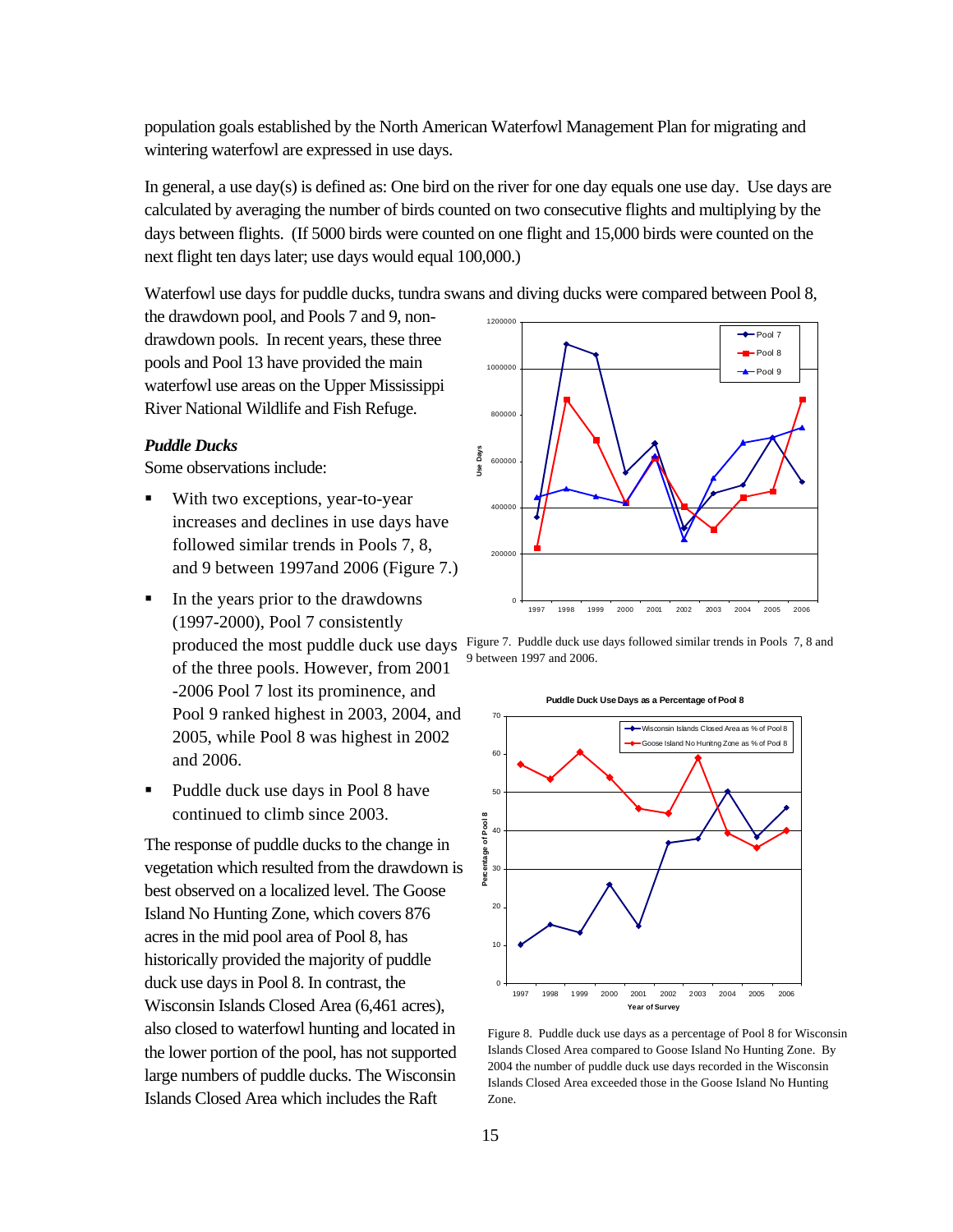Channel area had a demonstrated vegetation change starting the first year of the drawdown in 2001. In 2006 the beds of emergent plants, primarily arrowhead, were still persisting in this area.

After 2001, there was a shift of puddle duck use within Pool 8 to the Wisconsin Islands Closed Area, as reflected by the steady increase in the percentage of use days in the Wisconsin Islands Closed Area and corresponding decrease in the Goose Island No Hunting Zone compared with the total pool. By 2004, the number of puddle duck use days recorded in the Wisconsin Islands Closed Area exceeded those in the Goose Island No Hunting Zone (Figure 8.)

#### *Tundra Swans*

Pool 8 has provided the most tundra swan use days on the Refuge each year from 1997-2006 with the exception of 2005 (Figure 9.) Prior to the drawdowns of 2001 and 2002 swans congregated in several places in Pool 8 including Wisconsin Islands Closed Area Goose Island No Hunting Zone, and the lower Pool 8 area open to hunting. For example in 1996 at the peak count there were 3,415 swans in the Wisconsin Islands Closed Area and 1,275 in the Goose Island No Hunting Zone. In 1998 there were 5,860 swans in the Wisconsin Islands Closed Area and 2,679 in the Pool 8 Open Area.

Tundra swans quickly responded to the development of arrowhead beds in the Wisconsin Islands Closed Area which resulted from the drawdowns as exhibited by the shift in swan use within Pool 8 after 2001 to the Wisconsin Islands Closed Area (Figure 10.) This 6,461 acre closed area provided the most swan use days on the entire refuge from 2002 through 2006 with the exception of 2005 when Pool 9 had the most. This trend culminated in 2006 when the Wisconsin Islands Closed Area had 50% of the total swan use days on the entire Refuge. In 2006 the peak count in the Wisconsin Island Closed Area was 31,560 swans, Pool 8 Open was 175 and Goose Island No Hunting Zone was 645.

#### *Diving Ducks*

Diving ducks or divers generally use the deeper and more open portion of lower Pool 8 for both



Figure 9. Tundra swan use days for Pools 7, 8 and 9. Pool 8 provided the most use days from 1997-2006 with the exception of 2005.



Figure 10. Tundra swan use days in the Wisconsin Islands Closed Area as a percentage of Pool 8 use days and as a percentage of the Upper Mississippi River National Wildlife and Fish Refuge which is comprised of Pools 4-13. Swan use within Pool 8 shifted after 2001 to the Wisconsin Islands Closed Area.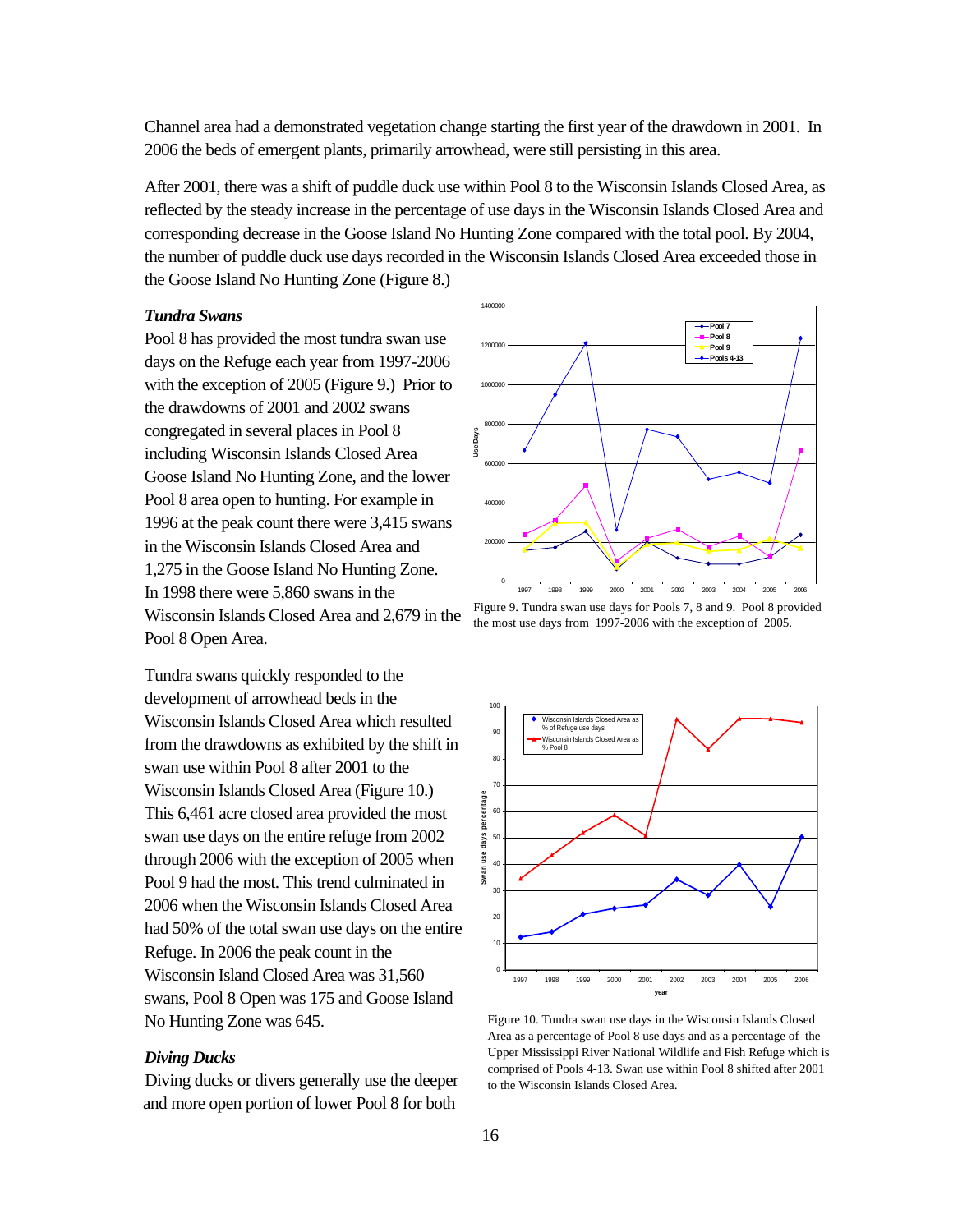feeding and loafing during fall migration. While eight species of diving ducks are found on Pools 4- 13 during fall migration; canvasback ducks comprise the large majority followed by lesser scaup and ringnecked ducks. Not all divers have the same diet. Lesser scaup feed on invertebrates whereas canvasbacks consume both invertebrates and plants, primarily feeding on wild celery winter buds and arrowhead tubers while on the Upper Mississippi River.

Diving duck use days on Pool 8 decreased in 2000, and continued the downward trend during the years of the drawdowns in 2001 and 2002. Use days then increased in 2003 and every year thereafter (Figure 5.) In contrast the submersed aquatic vegetation (SAV) standing crop biomass in Pool 8 dropped in 2000 from 1999 levels and then tended to increase through 2004. Wild celery biomass also increased in a rather consistent pattern during 2000 to 2004. These positive changes in SAV biomass during the drawdown years while canvasback use days decreased indicate that other variables affect the number of diving duck use days besides the abundance of SAV. For example, according to the USFWS Waterfowl Population Status for



Figure 11. Diving duck use days on Pools 7, 8 and 9 of the Upper Mississippi River

2006report the breeding population estimate for canvasback ducks hit a 10-year low in 2002, the second year of the drawdown and this may have had an effect. While there was a decline in diving duck use days on Pool 8 that year there was also a decrease on Pools 7 and 9 (Figure 11.) Likewise the increase in diving duck use days on Pool 8 since 2002 is probably the result of several variables including the increase in the abundance of submersed aquatic vegetation, especially wild celery.

#### *Conclusion*

It is difficult to assign changes in waterfowl distribution on an individual pool or a refuge basis to one event or variable such as a drawdown because distribution is influenced by many factors, including: the effects of hunting and other forms of human disturbance on waterfowl, the amount of available food, the longitudinal distribution of food resources on the river and the distances ducks are known to fly from roosting to feeding sites, and other biological needs.

Waterfowl use days are also affected by flyway waterfowl populations and the timing of freeze-up in the fall. For example, swan use days in 2005 were low because tundra swans spent far less time than normal on the river due to an early freeze-up, but also the midwinter abundance index (in thousands) for the Eastern population of tundra swans was 70.5 – the second lowest since 1996. Similarly, the breeding population estimate for canvasback ducks hit a 10-year low in 2002, the same year as the second drawdown in Pool 8. Hence, any trends in waterfowl use on a single pool or refuge-wide basis need to be evaluated with caution. With these caveats in mind the results of the surveys suggest:

 Use days for puddle ducks in Pool 8 fluctuated similarly to Pools 7 and 9,although the response to the drawdowns was more evident on a localized basis.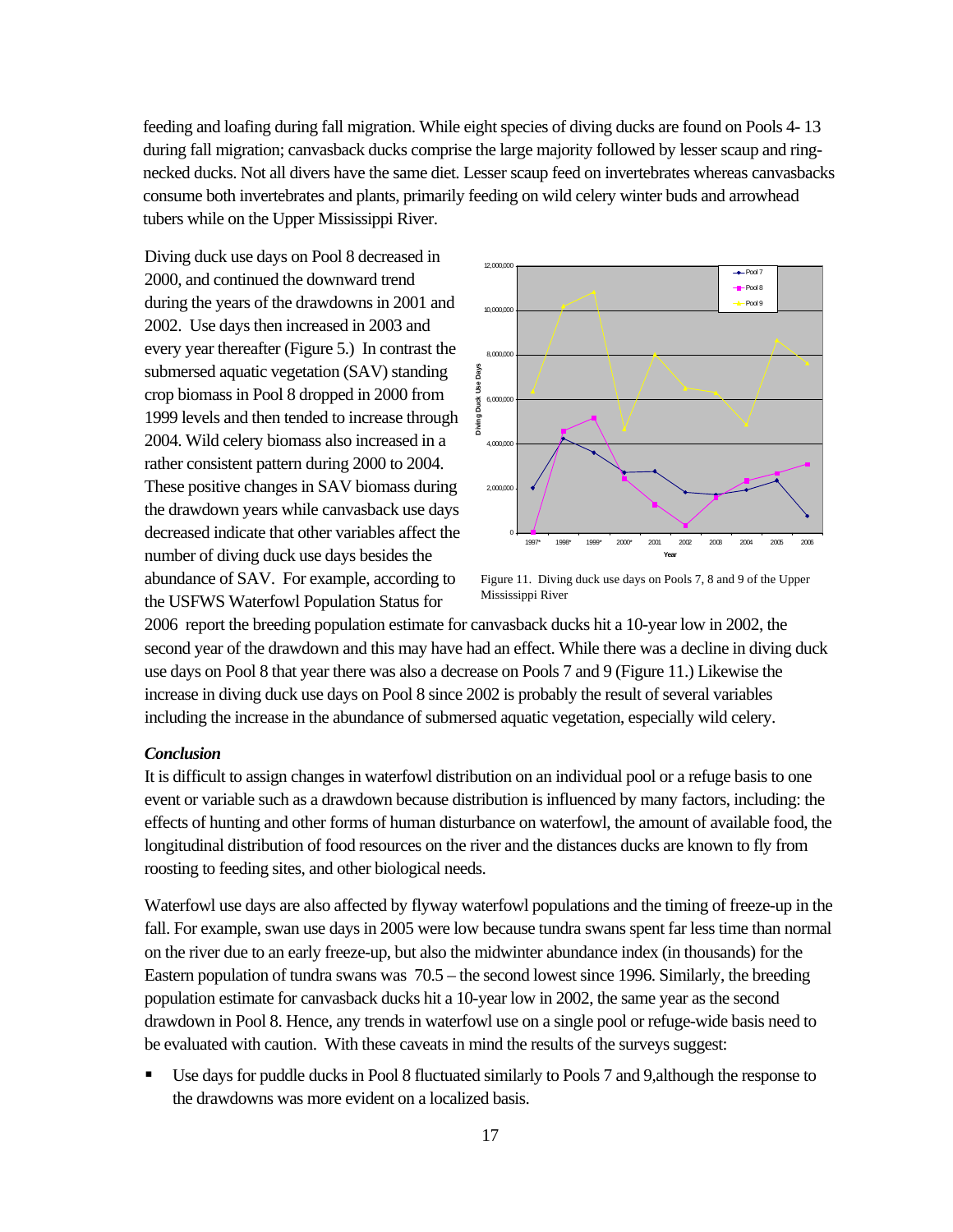- Pool 8 has provided the most tundra swan use days on Pools 4-13 each year from 1997-2006 with the exception of 2005.
- The decline in diving duck use days during the drawdowns in 2001 and 2002 on Pool 8 were more than likely due to other variables as the frequency of submersed aquatic plants, including wild celery, actually increased during those years. However, the increase in the abundance of submersed aquatic plants on Pool 8 as well as other pools has certainly contributed to the increase in use days of diving ducks since 2002.
- The response of waterfowl to changes in habitat resulting from the drawdowns is perhaps best observed in a localized area such as the Wisconsin Islands Closed Area which demonstrated a vegetation change from 2001-2006.
	- 1. After the first drawdown in 2001, there was a consistent shift of fall season puddle duck use within Pool 8 to the Wisconsin Islands Closed Area. This closed area has not been the main source of puddle duck use days on Pool 8 in recent history providing 10-25% of the use days. Since 2002 this area has provided between 40-50 % of the use days in Pool 8.
	- 2. Tundra swan use in Pool 8 quickly shifted to the Wisconsin Islands Closed Area in response to the development of arrowhead beds. This closed area had a peak population of 31,650 swans counted during the waterfowl aerial survey on November 20, 2006. This area also produced 50% of all Refuge-wide (Pools 4-13) tundra swan use days in 2006.

#### **Waterfowl Hunter Surveys**

Lara Hill-U.S. Fish and Wildlife Service

In 2001, personnel from the U.S. Fish and Wildlife Service and U.S. Geological Survey conducted interviews with 924 waterfowl hunting parties at access sites around Pool 8. These interviews or "bag checks" occurred on 25 randomly selected days throughout the 60-day duck hunting season, September 29 through November 27. Hunting parties may have been interviewed on multiple occasions during the season.

During each bag check, hunters were asked a number of questions related to their day's hunting experience in addition to two questions specific to the Pool 8 drawdown. They were:

- 1) Were you aware of the water level reduction in Pool 8?
- 2) If yes, do you feel the water level reduction had a positive or negative effect on river habitat?

The results were:

A total of 921 parties answered the first question. Of those, 867 (94%) said they were aware of the drawdown; 54 (6%) reported they were not.

The second question drew responses from 865 parties.

- A total of 535 parties (62%) felt the drawdown produced positive results in 2001 and 124 parties (14%) thought the results were negative.
- The majority of responses from the remaining parties, 172 (20%), said they either did not know or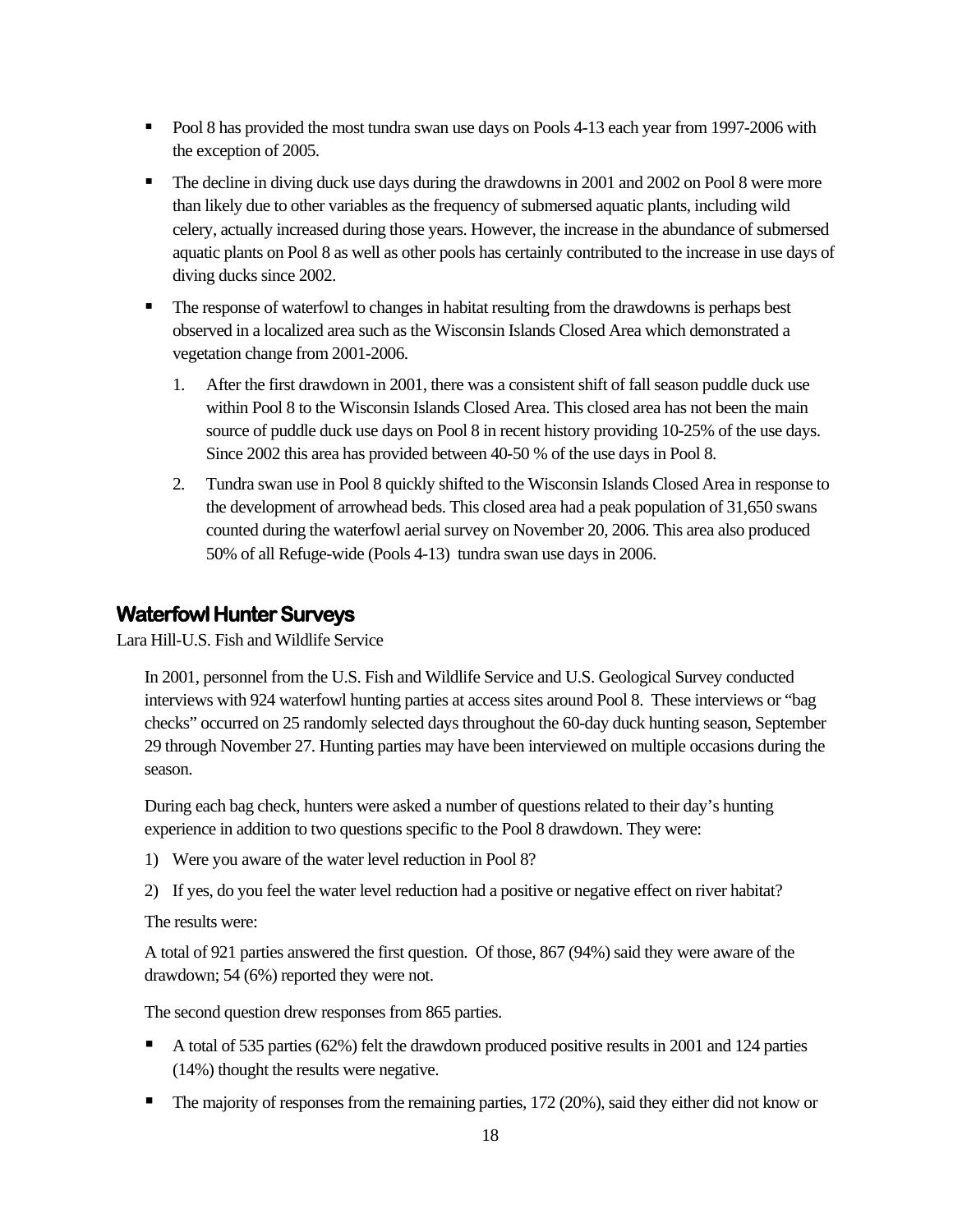felt more than one year is needed to determine how Pool 8 habitat will be affected by the drawdown.

Finally, 34 parties (4%) thought habitat conditions on the pool stayed *about* the same.

In 2002, interviews were conducted with 344 waterfowl hunting parties at access sites around Pools 7 and 8. These interviews occurred on 12 randomly selected days (five surveys days on Pool 7 and seven days on Pool 8) throughout the 60-day duck hunting season. Hunters on both pools were contacted because many hunters hunt waterfowl in both pools and a comparison between survey results for the two pools would offer some perspective. The results were:

- A total of 175 parties from Pool 8 answered the first question. Of those 139 (79.4 %) said they were aware of the drawdown, 36 (20.5%) were not. This was a slight increase from 6% of parties not aware of the drawdown in 2001.
- The percent of hunters who thought the drawdown had obtained a positive result was 66.9%, a slight increase from 2001. The percent of hunters who thought the drawdown had a negative effect dropped from 14% in 2002 to 6.4% in 2002, while the number of hunters undecided about the results rose from 20% to almost 22.3%.
- Survey results indicated Pool 7 hunters were only slightly less aware of the drawdown in Pool 8 but were inclined to be less positive about the results of the drawdown.

| Year            | # of<br>parties | Aware-Yes    | Not aware     | Positive<br>results | Negative<br>results | undecided     | N <sub>0</sub><br>change |
|-----------------|-----------------|--------------|---------------|---------------------|---------------------|---------------|--------------------------|
| 2001            | 921             | 94%<br>(865) | 6% (54)       | 62% (535)           | 14% (124)           | 20%<br>(172)  | 4% (34)                  |
| 2002            | 216             | 78.7% (170)  | $21.2\%$ (46) | 64.1% (109)         | $7.6\%$ (13)        | 22.9% (39)    | <b>Not</b><br>asked      |
| Pool 8<br>total | 175             | 79.4 % (139) | 20.5 % 36)    | 66.9% (93)          | 6.4%<br>(9)         | $22.3\%$ (31) |                          |
| Pool 7<br>total | 41              | 75.6% (31)   | $24.3\%$ (10) | 51.6% (16)          | $12.9\%$ (4)        | 25.8% (8)     |                          |

Table 2. A summary of the results of the drawdown questions on the hunter surveys.

#### **Avian Botulism**

William Thrune-U.S. Fish and Wildlife Service

Avian botulism is an often fatal disease of birds resulting from ingestion of toxin produced by the bacterium Clostridium botulinum. This bacterium persists in wetlands. Important environmental factors that contribute to initiation of avian botulism outbreaks include water depth, water level fluctuations, and water quality; the presence of carcasses; rotting vegetation; and high temperatures. Because many of these factors may be present during a drawdown, extra monitoring was planned for lower Pool 8 during the drawdown.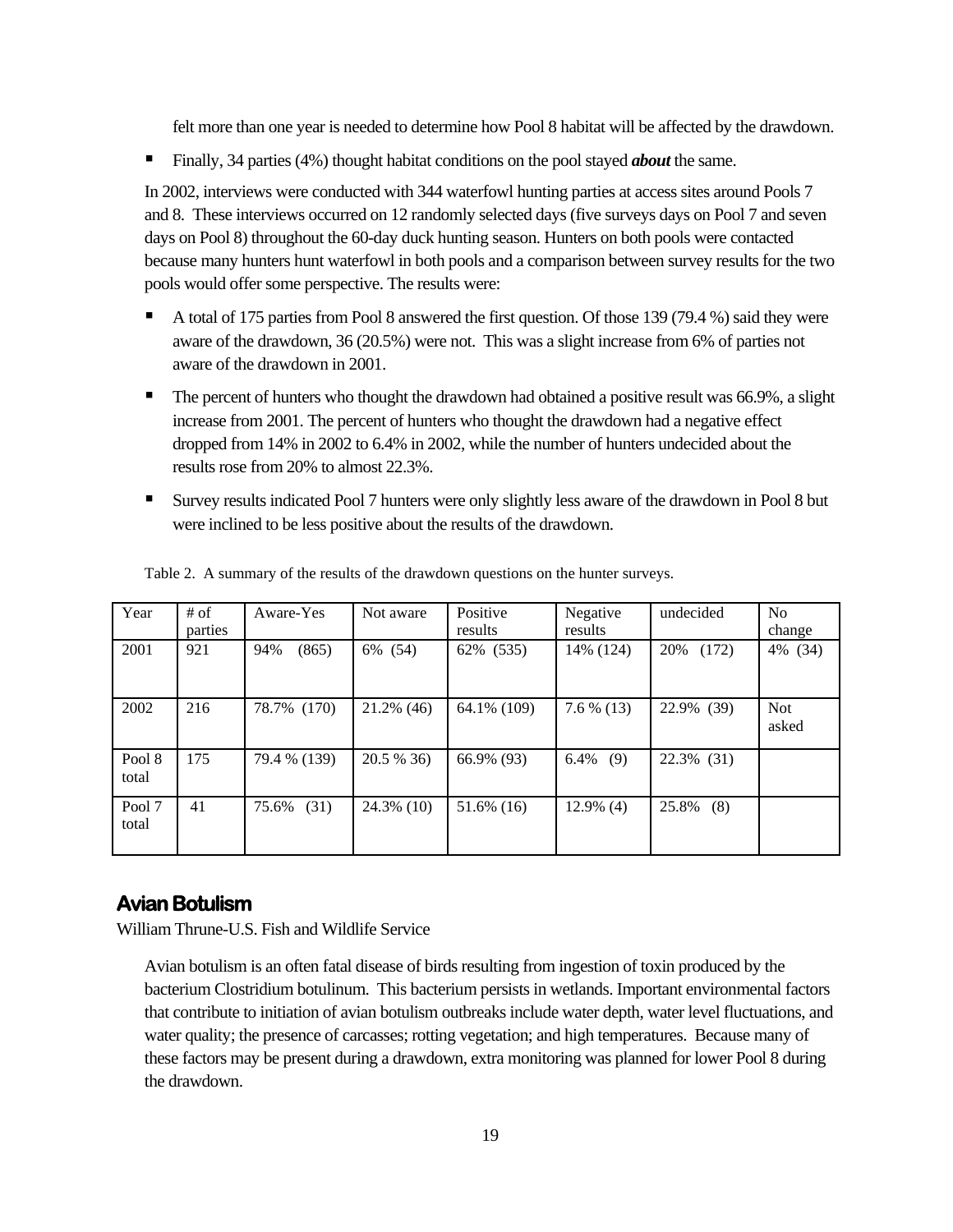Crews from the Wisconsin DNR, U.S. Geological Survey, and U.S. Fish and Wildlife Service engaged in drawdown monitoring activities were also on the lookout for the presence of sick/dead waterbirds. They observed minimal waterbird mortality on lower Pool 8 during 2001 or 2002. The only occurrence of avian botulism was on a stretch of the Black River in upper Pool 8. (Botulism has occurred on this stretch in the past.) During the summer of 2001 nearly 50 sick/dead mallards and one herring gull were removed from the area. Additional mortality may have occurred but was not reported or observed. Many local residents, marina owners and boaters aided local resources managers in locating these birds. Avian botulism was confirmed by the National Wildlife Health Center in a mallard carcass collected August 8.

# **EFFECTS ON PHYSICAL AND CHEMICAL PARAMETERS**



Water Quality Sampling, Wisconsin DNR

#### **Sediment Consolidation**

Prior to the drawdown it was known that sediment organic content in the drawdown zone would decrease depending on the sediment type, initial water content of the sediment, position in the drawdown zone, length of the drawdown period, rainfall during the drawdown, air temperature, wind, humidity, groundwater seepage, and reflooding. However more information was needed regarding impacts of changes in sediment characteristics as a result of the desiccation and rewetting process.

**Experimental Determination of the Impacts of Sediment Desiccation and Rewetting on Sediment Physical and Chemical Characteristics in Lawrence Lake, Pool 8**  William F. James, John W. Barko and Harry L. Eakin- U. S. Army Corps of Engineers

In June, 2000 over fifty intact sediment cores were collected at a station (depth  $= 0.7$ m) located near the entrance to Lawrence Lake. The surface sediments at this site exhibited high moisture content and low sediment density; characteristics which are typical of backwater areas of Pool 8. The sediments were dried under laboratory conditions and subjected to treatments to determine loss of moisture from sediment cores over time, chemistry of pore water, organic matter content, and concentrations of nitrogen and phosphorus compounds.

The results were:

- The desiccation process resulted in substantial sediment consolidation as the percent moisture and organic matter content declined while sediment density increased after the rewetting process.
- Sediment desiccation and rewetting resulted in marked changes in sediment P (phosphorus) characteristics including, pore water P mass, and mean mass of aluminum bound P and calcium bound P. However the mean mass of sediment organic P appeared to remain approximately constant.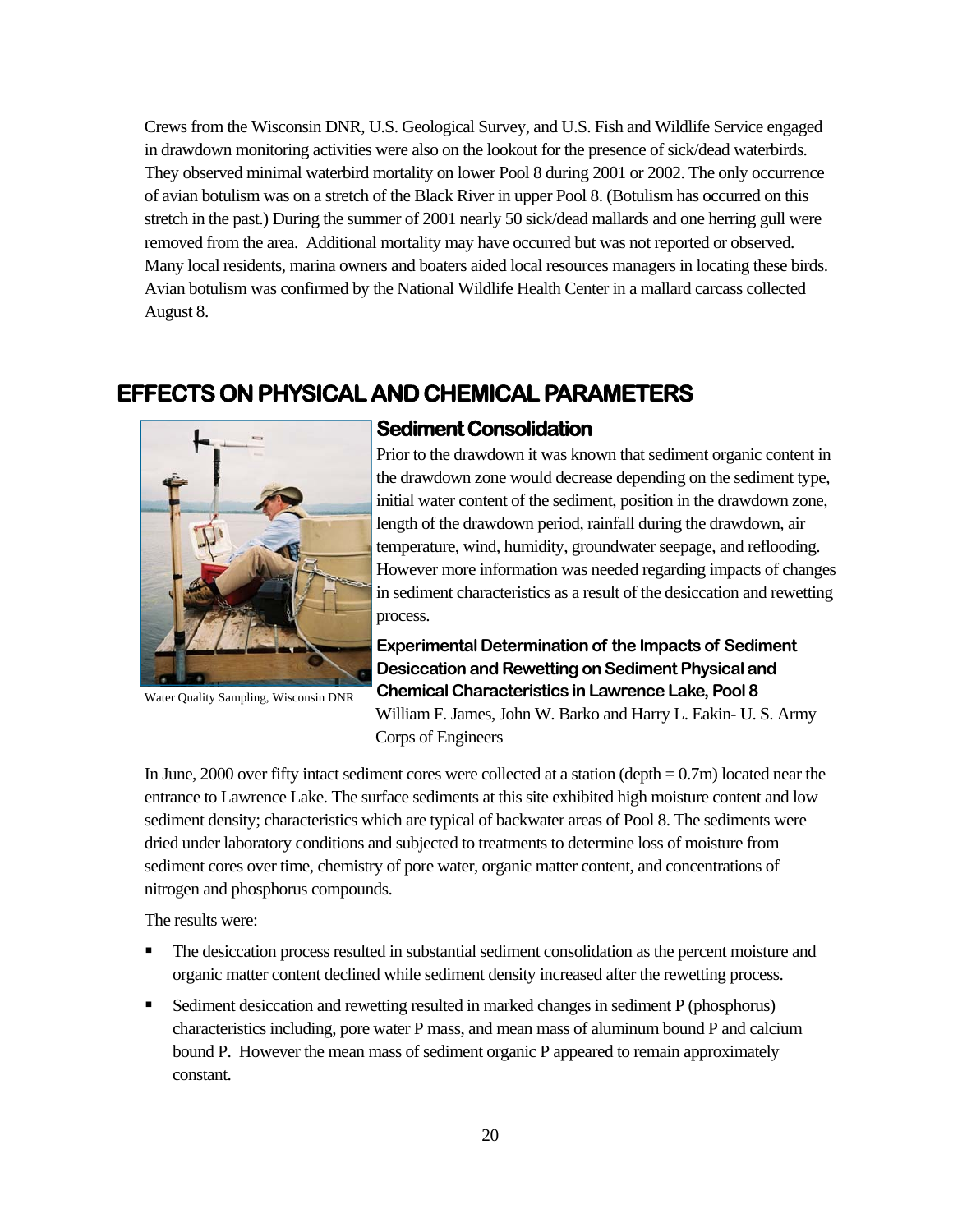There was an overall net loss of organic N as a result of the desiccation and rewetting process that could not be accounted for by increases in other N fractions. This pattern suggested that N was being lost to the atmosphere via denitrification.

Increases in available nitrogen, coupled with consolidation of loose organic sediments suggested that desiccation of sediment in Lawrence Lake would likely result in improved conditions for submersed aquatic plant growth including: reduction in sediment resuspension potential, improvement of rooting medium (i.e. nutrients and sediment texture) for submersed aquatic plant growth, conversion of soluble nutrients to particulate forms and reductions in organic matter concentrations.

However, consolidation of sediments was limited during the drawdown in lower Pool 8 because much of the sediment exposed at the 1.5 foot drawdown level consisted of silty sand with low organic content.

#### **Nitrogen Cycling in Backwater Sediment**

Dr. William Richardson, U.S. Geological Survey-Upper Midwest Environmental Sciences Center

Nitrogen enrichment of the Mississippi River may be the cause of two important environmental issues in the Midwest—high levels of toxic ammonia in river sediments and wide spread hypoxia (low oxygen concentrations) in the Gulf of Mexico at the mouth of the Mississippi River. Little is known about how nitrogen in the Mississippi River is processed, stored or biologically removed by the River ecosystem.

Water level management has the potential to affect significant changes in nitrogen cycling and reduce the accumulation of potential harmful ammonia in highly organic backwater sediments. Ideally, a drawdown will dry and oxygenate organic sediments, increasing the oxidation of accumulated ammonia to nitrate. Upon rewetting, sediments again become anaerobic, and nitrate is removed through the natural process of bacterial denitrification (converted to inert nitrogen gas and released to the atmosphere). This process requires anaerobic conditions, highly organic sediments, and nitrate - all conditions provided by drying and rewetting of backwater areas (Figure 12.)

As part of a larger research program on nitrogen cycling in the Upper Mississippi River Basin, Dr William Richardson and team of scientists from the U.S.G.S.- Upper Midwest Environmental Sciences Center in La Crosse measured a suite of sediment characteristics and bacterial processes before, during and after the summer drawdowns of Pool 8 in 2001 and 2002.

In 2002 they determined the effects of sediment drying and rewetting resulting from the water level drawdown on patterns of sediment nitrification and denitrification and concentrations of sediment and surface water total nitrogen, nitrate and ammonium. In 2001 they only examined sediment ammonium and total nitrogen. The results were:

- Sediment ammonium (NH4) decreased significantly during periods of drying although there were no consistent trends in nitrification and denitrification or a reduction in total sediment nitrogen.
- The reduction of sediment ammonium (NH4) was likely a result of increased plant growth and nitrogen assimilation, which was then redeposited back to the sediment surface upon plant senescence.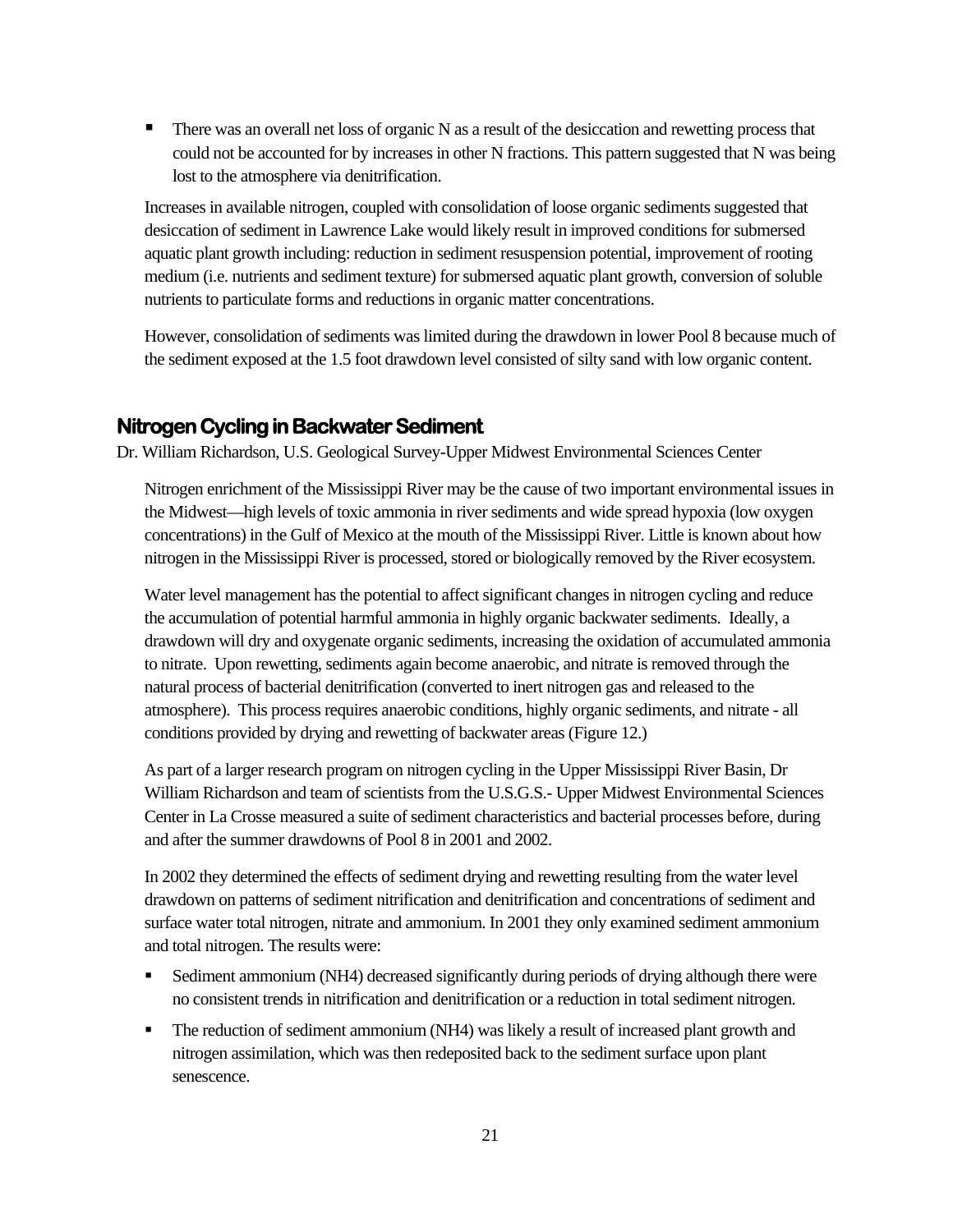

Figure 12. Conceptual model of nitrogen (N) cycling in Upper Mississippi River Pool 8 in 2002: (A) saturated conditions before water level drawdown, (B) during water level drawdown, and (C) after rewetting. Under normal pool management (A), there is a significant pool of sediment ammonium (NH4þ), primarily generated from mineralization of organic nitrogen (ON); nitrification and denitrification are coupled resulting in very low levels of sediment nitrate (NO3\_).

During drawdown conditions (B), plant assimilation, initial increases in nitrification, and potentially a slowing of mineralization significantly reduces the sediment NH4þ pool, whereas nitrification and denitrification are uncoupled resulting in a build up of sediment NO3\_.

Upon rewetting (C), plant senescence and decomposition increase the organic N pool, but the anaerobic conditions and low NH4þ in the sediment continues to inhibit nitrification. Anaerobic conditions also stimulate denitrification and subsequent reduction in sediment NO3\_. Arrow line thickness and text size correspond to the relative concentrations of N in each pool.

 Water level drawdowns likely reduce denitrification due to reduced delivery of nitrate-rich river water, water retention time, and river floodplain connectivity, while promoting significant accumulation of organic nitrogen.

These results indicate that water level drawdowns are probably not an effective means of removing nitrogen from the Upper Mississippi River.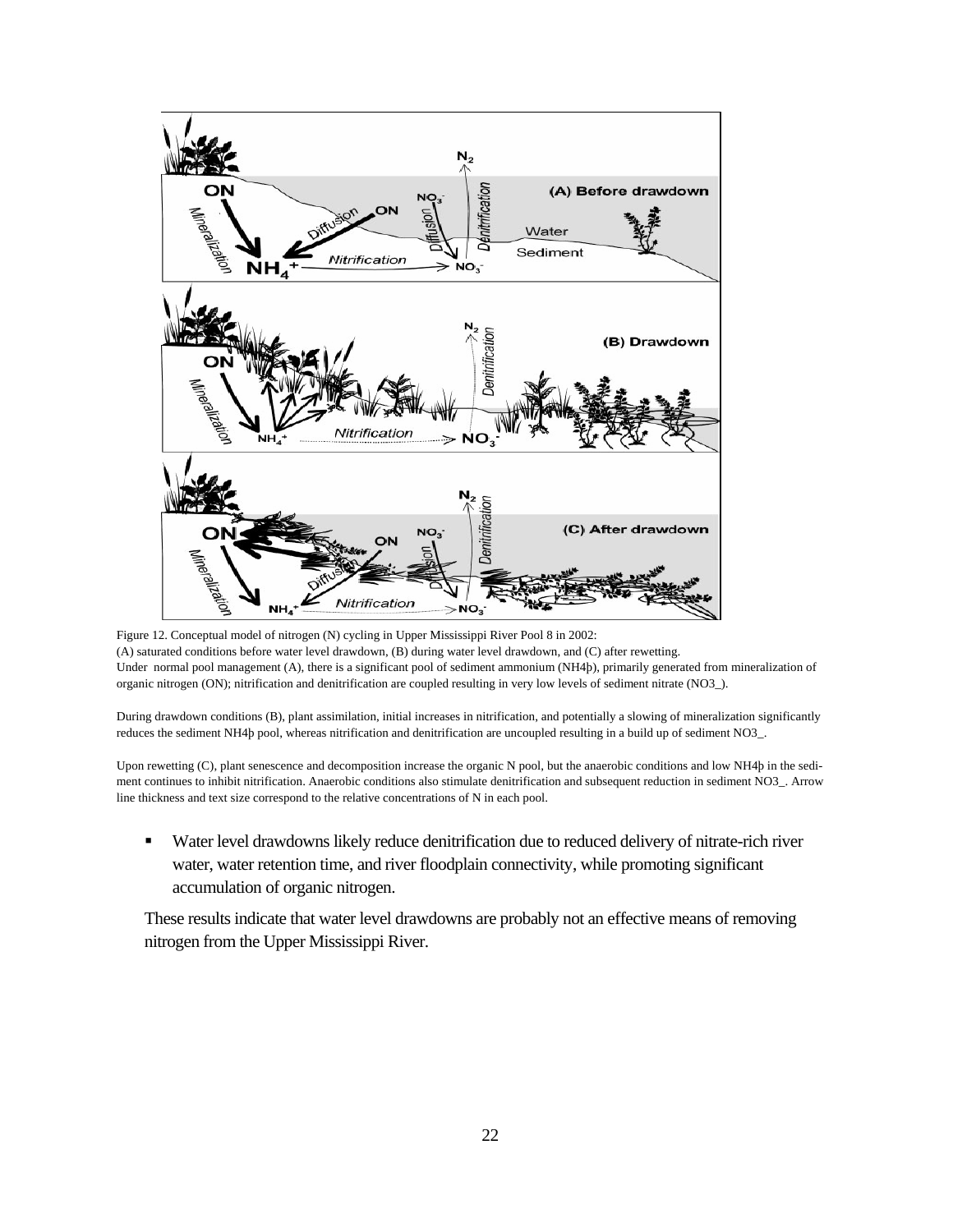#### **Water Quality**

#### **Continuous Water Quality Monitoring Results for Pool 8 Drawdown**

John Sullivan - Wisconsin Department of Natural Resources

Continuous monitoring of dissolved oxygen, water temperature, light penetration and wind speed and direction were made in lower Crosby Slough off Stoddard, Wisconsin during June to September 1999 (pre-drawdown) and 2001 (during drawdown). In addition, daily composite samples of turbidity and total suspended solids were collected with a automatic water sampler and measurements of gross sedimentation were estimated using sediment traps. The purpose of this monitoring was to assess potential changes in water quality associated with the drawdown.

River flows were greater during the drawdown in 2001 than pre-drawdown measurements made in 1999 which presented difficulty in evaluating drawdown-induced water quality changes. It was suspected that drawdown would promote increased sediment resuspension due to wind stress over shallower water. However, wind-induced effects on sediment resuspension (increased total suspended solids or turbidity) were generally low at the monitoring site and were easily over shadowed by changes in river flow. Other results were:

- $\blacksquare$  Mid-day light penetration was less in 2001 yielding a confounding response compared to measurements of total suspended solids.
- Diurnal dissolved oxygen fluctuation (maximum-minimum) increased noticeably in 2001 as compared to 1999 and was likely a drawdown-related. These changes in dissolved oxygen were attributed to increased submersed aquatic plant growth and attached algae in the vicinity of the monitoring platform in 2001 rather than increases in phytoplankton concentrations. Although dissolved concentrations showed large daily fluctuations in 2001, levels rarely fell below the 5 mg/L water quality standard.

In general total suspended solids and turbididty were not significantly greater during the summer of 2001 when the pool was drawn down 1.5 feet as compared to 1999 when accounting for changes in river flow between the monitoring periods. Wind induced effects on sediment resuspension explained less of the variation in total suspended solids, turbididty or light penetration than river flow. As a result, it can not be concluded that wind-induced effects on sediment resuspension were greater during the drawdown based on these data.

#### **Long Term Resource Monitoring Water Quality Trends 1988-2005**

Jim Fischer- Wisconsin Department of Natural Resources

A number of factors affecting water quality have been monitored in Pool 8 since 1988 through the Long Term Resources Monitoring program and these same factors were monitored during the 2001 drawdown. Notable trends include:

 Suspended solids concentrations during summer stratified random sampling (SRS) events continued on a decreasing trend. Median concentrations in the backwater and impounded strata (7.4 and 6.8 mg/L, respectively) of Pool 8 during 2005 were the lowest recorded since SRS began in 1993.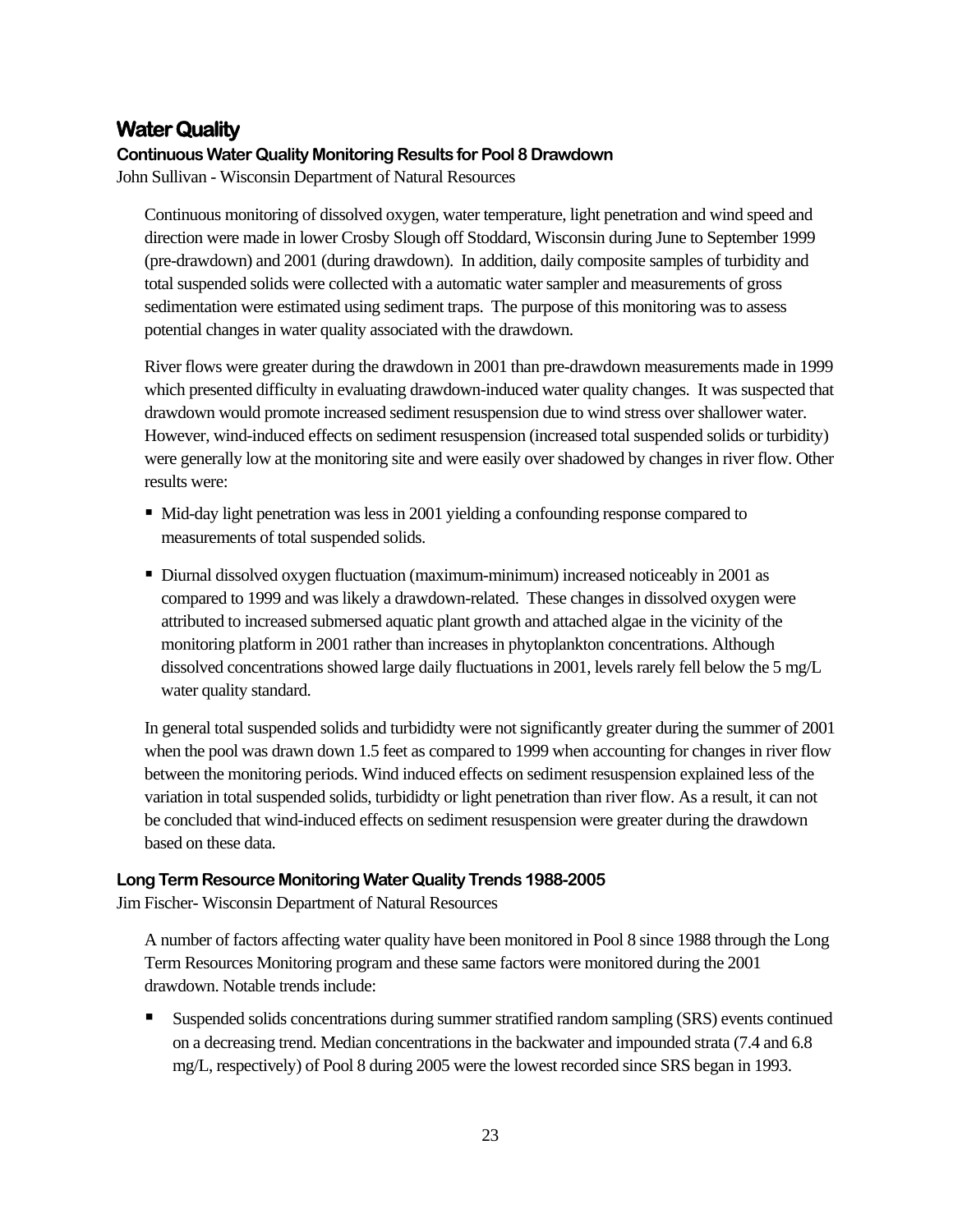- A record-low dissolved oxygen concentration (DO) was observed at a lower pool fixed-site in July 2001, but it followed a trend that had started before the drawdown. The median DO concentration (8.9 mg/L) during summer SRS was similar to other years in the impounded stratum, suggesting that the drawdown had no detectable effect on DO concentrations in that stratum.
- Nutrient and chlorophyll a concentrations and patterns were generally similar to those observed in Pools 4 and 13 during the summer SRS period. For example, median nitrate-nitrite concentrations in the backwater stratum of the three pools ranged from 1.1 to 1.6 mg/L during 2001 and from 1.5 to 1.7 mg/L in 2002.
- The highest median nitrate-nitrite nitrogen concentration during 12 years of summer SRS was recorded for Pool 8 backwaters in 2004, however backwater concentrations were similarly high in Pool 4. Higher concentrations were also recorded in the main channel and were likely a result of increased watershed inputs.

In general, there were no obvious changes in water quality parameters that could be directly attributed to the drawdowns; most parameters were within the normal range of variability and followed the same patterns or trends as previous years.

#### **Contaminant Monitoring**

Numerous investigations have documented environmental contaminants and their effects in the Upper Mississippi River ecosystem. These investigations indicated that while environmental contaminants occur within the Pool 8 ecosystem with the possible exception of localized "hotspots", significant threats to fish and wildlife resources were not expected under normal circumstances. However the degree to which these contaminants could become available to the food chain and result in adverse effects due to water level management practices in Pool 8 was unknown.

#### **Contaminants in Tree Swallows in Relation to Water Level Management**

Dr. Thomas Custer and Dr. Christine Custer, U.S.Geological Survey-Upper Midwest Environmental Sciences Center

The purpose of this study was to determine the degree to which the bioavailability of environmental contaminants in Pool 8 was affected by the drawdown. Contaminants were a concern as sediments would be exposed in the lower part of Pool 8 for the first time in 60 years during the drawdown. Also flooding of previously dried out wetlands, such as a year following a drawdown, could have increased the rate of mercury methylation and in turn made mercury more available to terrestrial vertebrates that feed in aquatic environments. Tree swallows were a useful species for contaminant assessment of sediments. They feed on emergent aquatic insects and therefore their eggs and tissues reflect sediment contamination. Tree swallows were also used to identify contaminant pathways and to determine if these contaminants may affect reproductive success. Samples of swallow eggs and nestlings were collected and analyzed for mercury and other contaminants in 2000, 2001 and 2002. The findings were: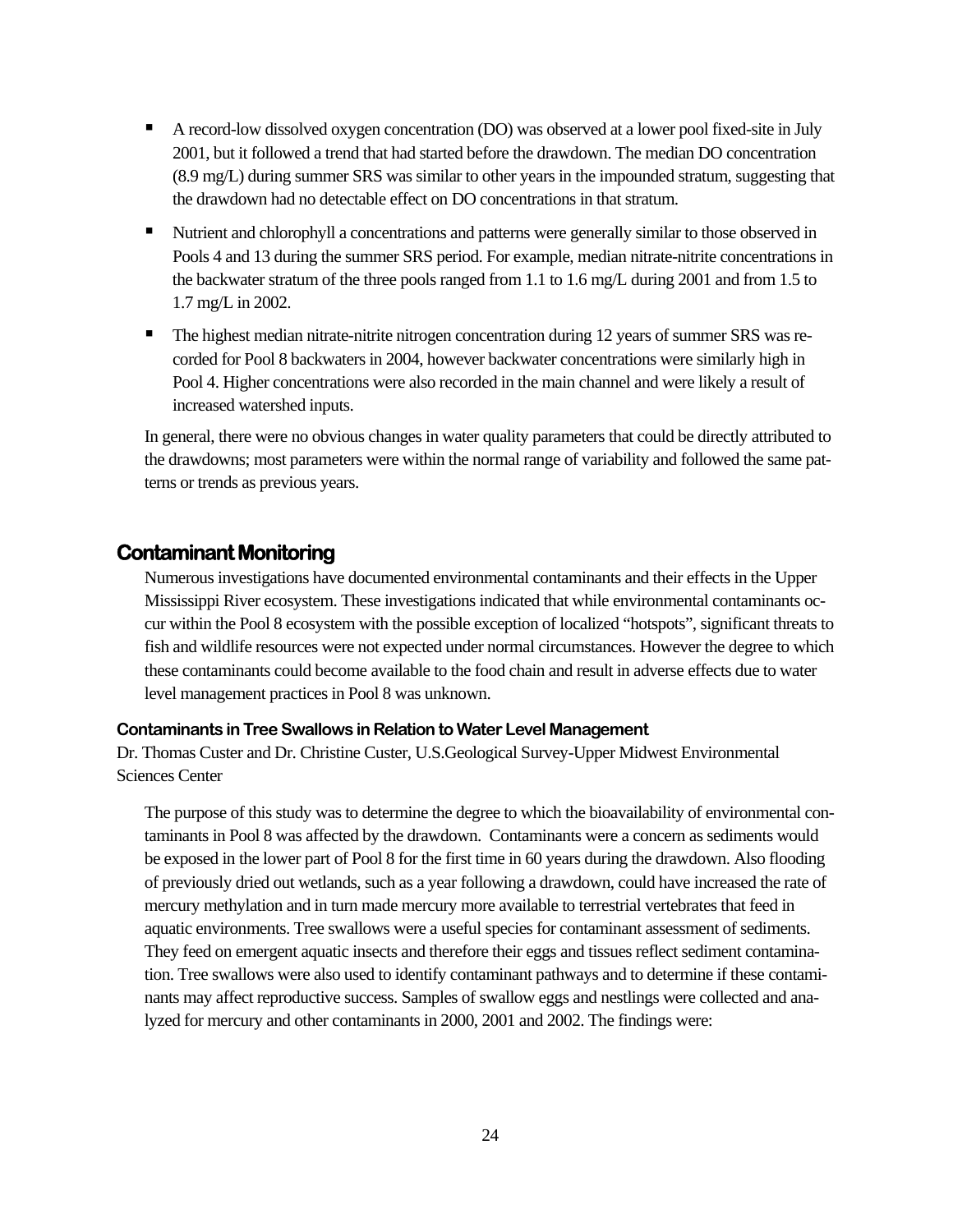- **Mercury concentrations in tree swallow eggs and nestlings did not significantly increase after the** Pool 8 drawdown. Mercury concentrations in eggs were intermediate to levels reported in tree swallows from other North American locations.
- Metals and other elements, PCB's, and organochlorine insecticides did not increase following the 2001 drawdown and were not elevated compared to other samples collected from other North American locations.
- Hatching success of eggs did not differ among years or locations and was comparable to a nation wide average.

In conclusion, the bioavailability of contaminants did not appear to increase as a result of the drawdown.

# **RIVER USE MONITORING**



Lower Pool 8, Wisconsin DNR

#### **Commercial Navigation**

**Commercial Tow Operator Surveys**  U.S. Army Corps of Engineers

Towboat operators were provided informal survey forms at L/D 8 (upbound) and L/D 7 (downbound) and asked to turn the forms in at the next lock and dam after they traversed Pool 8. Between 4 July and 15 August (dates of the earliest and latest returned forms) roughly 100 towboats passed through Pool 8. Of the 100 towboats, 10% turned in survey forms. Below are

the questions asked and a summary of how they were answered:

- 1. Compared to previous years was navigating Pool 8.… About the same (6), more difficult (4), less difficult (0)
- 2. How have the main channel current velocities affected you during the drawdown? Same (7) Less (0), More (3)
- 3. How has the outdraft at L/D 8 affected you during the drawdown? Same (2), Less (2), More (4), No affect (2)
- 4. How has the drawdown affected your flanking ability/ maneuverability throughout pool 8 during the drawdown?

Same (4), Less (0), More (4), No affect (2)

5. List any general or specific comments you have below regarding the pool 8 drawdown. Sub par channel conditions; too shallow and narrow (6) Great idea for habitat improvement (2) Barges pulled towards shallow water (1)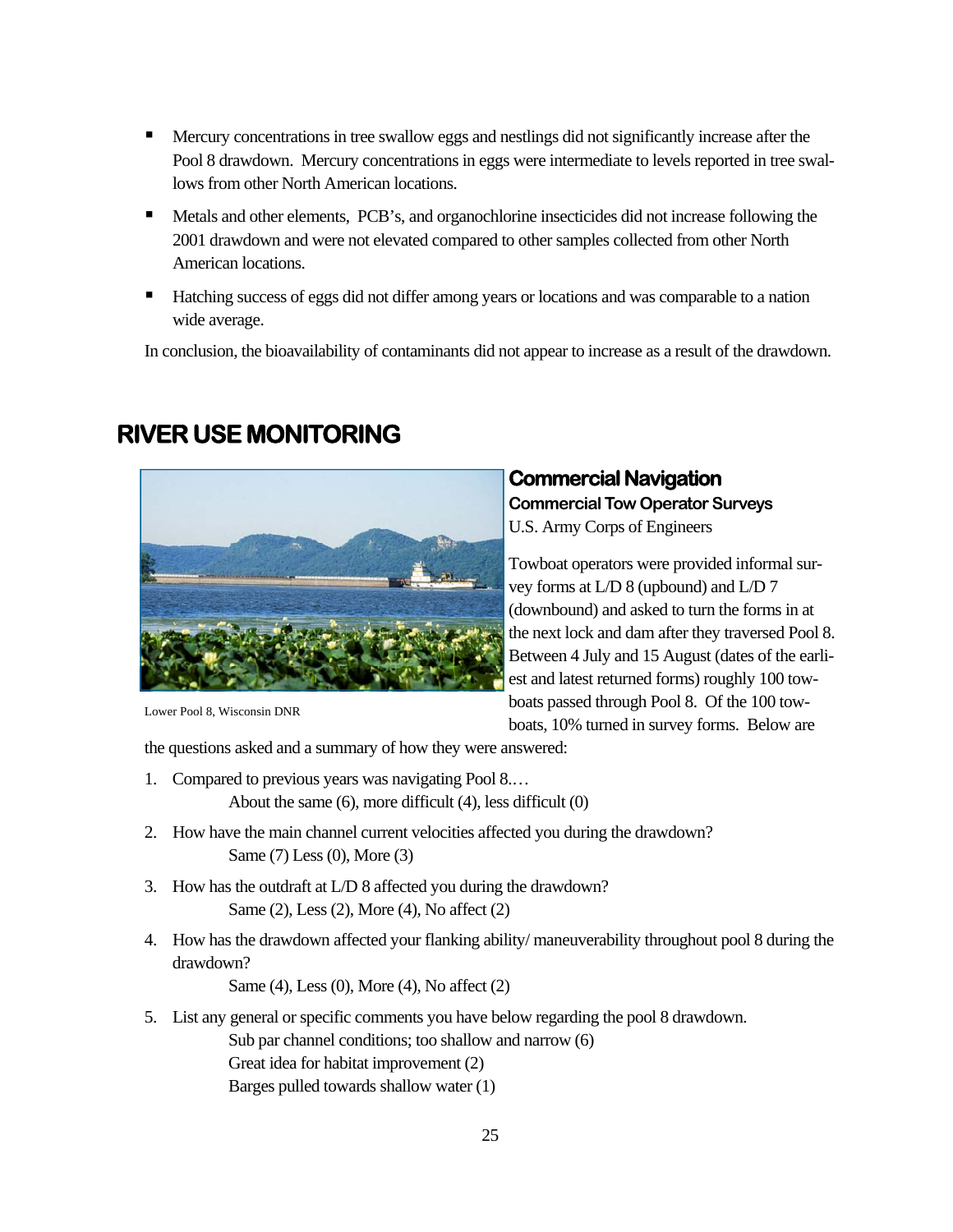In summary, Pool 8 is generally described as a pool that is already tough to navigate. During the drawdown, navigating the pool was a bit tougher, however it was still navigable. The outdraft at L/D 8 seemed t be a bit more pronounced an maneuvering in some areas of the pool was tougher than usual.

#### **Recreation and Commercial Uses**

Although the long term environmental and ecological improvements expected from a summer drawdown in Pool 8 would benefit boating and fishing enthusiasts, the potential short term negative effects on these activities were recognized by the Water Level Management Task Force. These effects were primarily associated with reduced launch ramp or dock access, reduced harbor or marina access, reduced boat house access, reduced backwater access, and potential safety concerns due to submerged hazards such as wing dams. As a result an effort was made to minimize those effects prior to the drawdown and monitor the impacts of the drawdown on recreation during the drawdown.

Extensive information was gathered about boating access sites, beaches, popular backwater areas, wing dams in Pool 8, and commercial recreational facilities. On this basis as well as public input received at public meetings and results from questionnaire surveys provided to commercial and recreational interests, a minimum elevation at the La Crosse gage of 4.2 was selected, to minimize adverse effects in the La Crosse area on commercial and recreational interests. (Please note that the official La Crosse gage at Isle la Plume hit a low of approximately 3.8 - 4.0 during the weekend of August 11-12. Sand from the high floodwaters during spring filled the gage causing inaccurate readings. The gage was repaired and the water level was remedied as quickly as possible.)

The effect on commercial and public recreational facilities in lower Pool 8 also entered into the selection of a target drawdown level at Lock and Dam 8. Provisions were also made for dredging to provide adequate access at some recreational boat landings and access channels through the federal Continuing Authority Program – Section 1135 which provided a 75 percent cost share to local governments or residents. However, federal contract regulations increased the cost of dredging substantially for the 25 percent local cost share.

#### **Recreational Use Assessment during the Drawdown in Pool 8**

The impacts on recreational use during the drawdown of Pool 8 were evaluated using the biennial Recreational Boating Study of the Upper Mississippi River which began in 1989 and is repeated in odd numbered years. This aerial survey includes a study area from lower Pool 4 to the U.S. Army Corps of Engineers -St. Paul District line in Pool 11, near Guttenburg, Iowa.

It has since been estimated that aerial surveys confined to the main channel capture about 60% of total boating use based on the results of a mail in survey conducted in 2003. The other 40% is off the main channel in side channels and backwater areas. However the results of the aerial survey provide perspectives of trends in boating use over the 1989-2003 period and enable comparisons between Pools 7, 8, and 9 to determine effects from the drawdown.

While the techniques have remained consistent, the number of survey flights was reduced to five in 2003 due to a reduction in funding. The years 1999 and 2001 were more comparable with 11 flights in 1999 and 12 in 2001.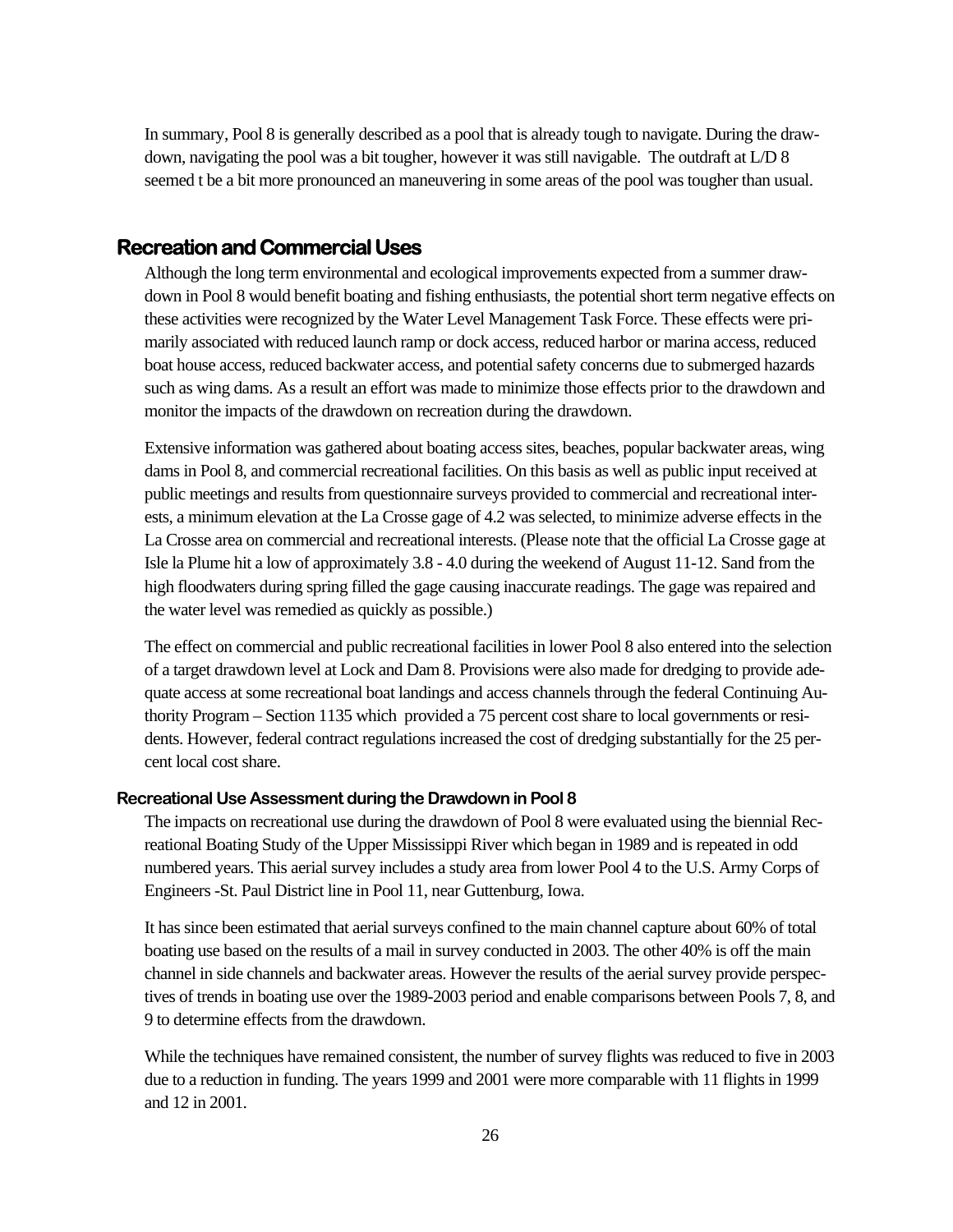#### *Results*

In general, recreational boating activity within the study area (Pools 4-11) during 2001 appeared to be slightly lower than the levels documented between 1989 and 1999. In contrast the average peak day watercraft counts for 2003 greatly exceeded all of the other years in the study period. This may be due to the fact that the 2003 survey consisted of only five flights, four of which were on peak days and one of which took place on Saturday, July 5, a day when an exceptional amount of recreational boating activity occurred.

#### *Geographic Distributions*

The data suggest that watercraft were distributed widely within the study area from 1989 to 2003. Some geographic trends related to the drawdown in Pool 8 as well as Pools 7 and 9 include:

- Pools 4, 8 and 10 had the most boating activity during the study period.
- **The proportion of boating activity in Pool 7 appears to be consistent.** Even with a sharp increase in the number of boats counted in 2003 the percent distribution in Pool 7 remained relatively constant.
- The proportion of boats in Pool 9 declined from 1989 through 1997, but the trend began to switch direction in 1999 and boat proportions continued to increase in 2001 and 2003.
- The total numbers of boats observed during the 2001 surveys decreased for all pools in 2001 from 1999 levels. However the proportion of boating activity actually increased in Pool 8 during 2001 and was slightly higher (+/- 2%) than the 1989-2003 average (not including the Black River zone, which was discontinued after 1997.)

In terms of boat distribution on Pools 7, 8 and 9, the 2001 drawdown of Pool 8 does not appear to have had a significant positive or negative impact on recreational boating activity.

# *Active and Beached Watercraft Levels*

Some trends of note:

- There were approximately 30% more beached boats than active boats inventoried in the study area in 2003, reversing the overall historic trend.
- In 2001 there were approximately 35 % more active boats than beach boats.
- The percent distribution of beached watercraft decreased slightly in 2001 for Pools 7 and 9 but increased slightly in Pool 8.

Based on the percentage of distribution for both active and beached watercraft among all pools, the drawdown in 2001 appears to have had little effect on the distribution of watercraft in either category.

In summary, there does not appear to have been any major fluctuation in recreational boat activity in Pools 7, 8 or 9 other than the general decrease in boating activity during 2001 which occurred in all pools in the study area.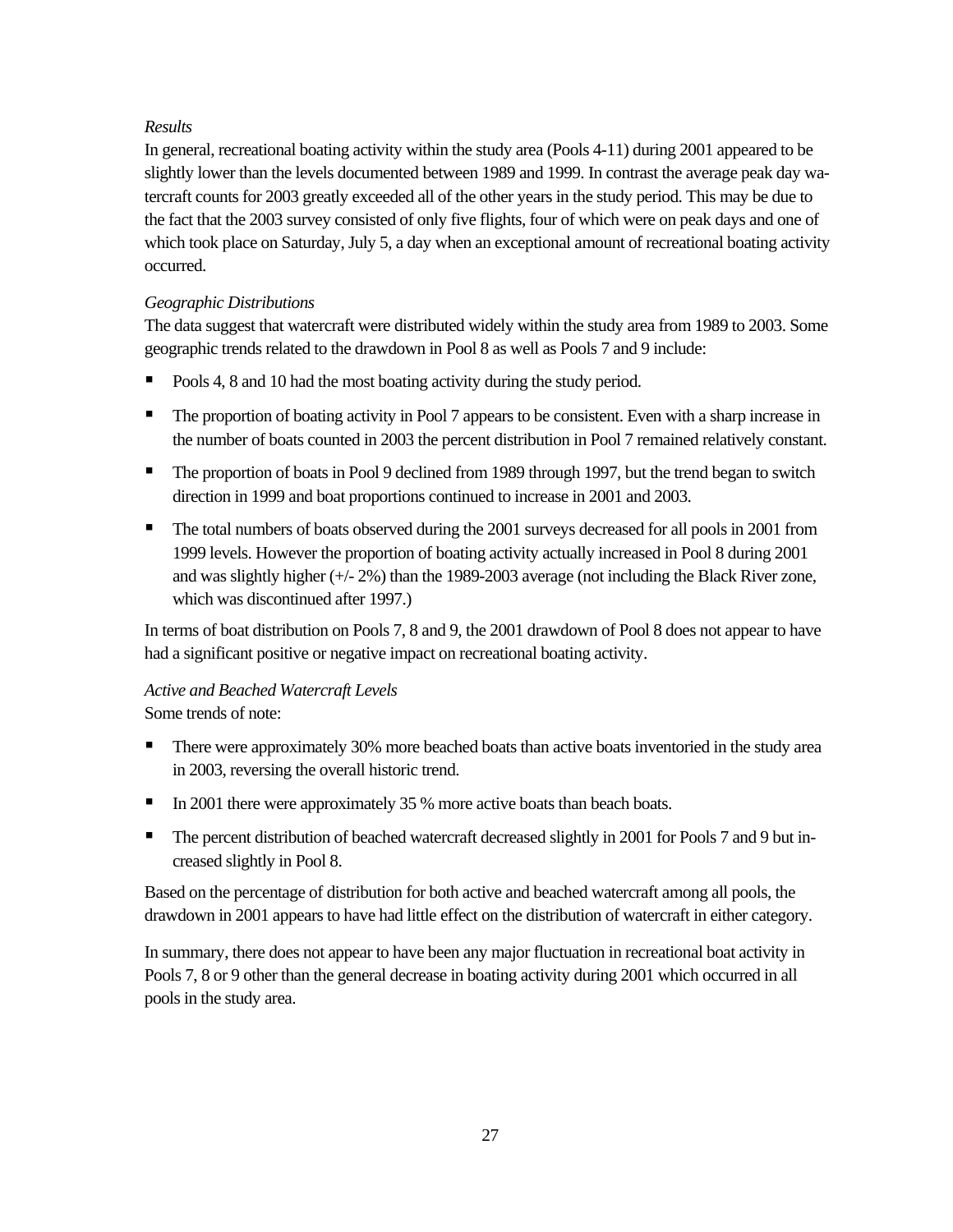## **CULTURAL RESOURCES MONITORING**



Confiscated artifacts that were illegally collected , U.S. Army Corps of Engineers

# **Cultural Resources Investigation Associated with the Drawdown of Pool 8**

Bradley Perkl, U.S. Army Corps of Engineers- St. Paul District

Cultural resources along the Upper Mississippi River have been profoundly impacted as a result of the lock and dam system and other modern land use practices. Among a variety of complex mechanisms affecting cultural resources is shoreline erosion, caused by flood events, fluctuating water levels of the pool, and wave action from wind and commercial and recreational boat traffic. The susceptibility of each archeological site to erosion has many factors but in general erosion is detrimental to cultural resources. In addition to site destruction, indirect impacts from

erosion potentially include site vandalism and artifact looting. Thus, the effects of a pool drawdown to individual cultural resources are difficult to predict and the Pool 8 drawdown had the potential to impact numerous cultural resources.

In an effort to understand the impacts that a drawdown would have on cultural resources, a cultural resources monitoring study was conducted which focused on known archeological sites located on the shoreline portion of Pool 8. The monitoring was conducted in three phases:

- **•** recording the conditions of the sites before the drawdown occurred;
- **•** recording conditions at maximum drawdown;
- **•** recording conditions after the pool was restored to normal levels.

 In addition to examining the known sites, previously unrecorded sites exposed during the drawdown were identified.

The Pool 8 drawdown monitoring study included a total of 33 archaeological sites-29 previously identified sites and four unrecorded sites. Results of the monitoring survey determined probable impacts of the drawdown expressed as none, low, medium, high and unknown. Of the 33 sites studied, the probable impacts were:

None: 7

Low: 7

Medium: 3

High 15

Unknown: 1

Unfortunately in between the time of the first location and the post drawdown assessment the Upper Mississippi River was subjected to severe spring flooding (pool elevations were more than 8 feet higher than the pool elevation during the drawdown). This rise in water levels affected the ability to evaluate the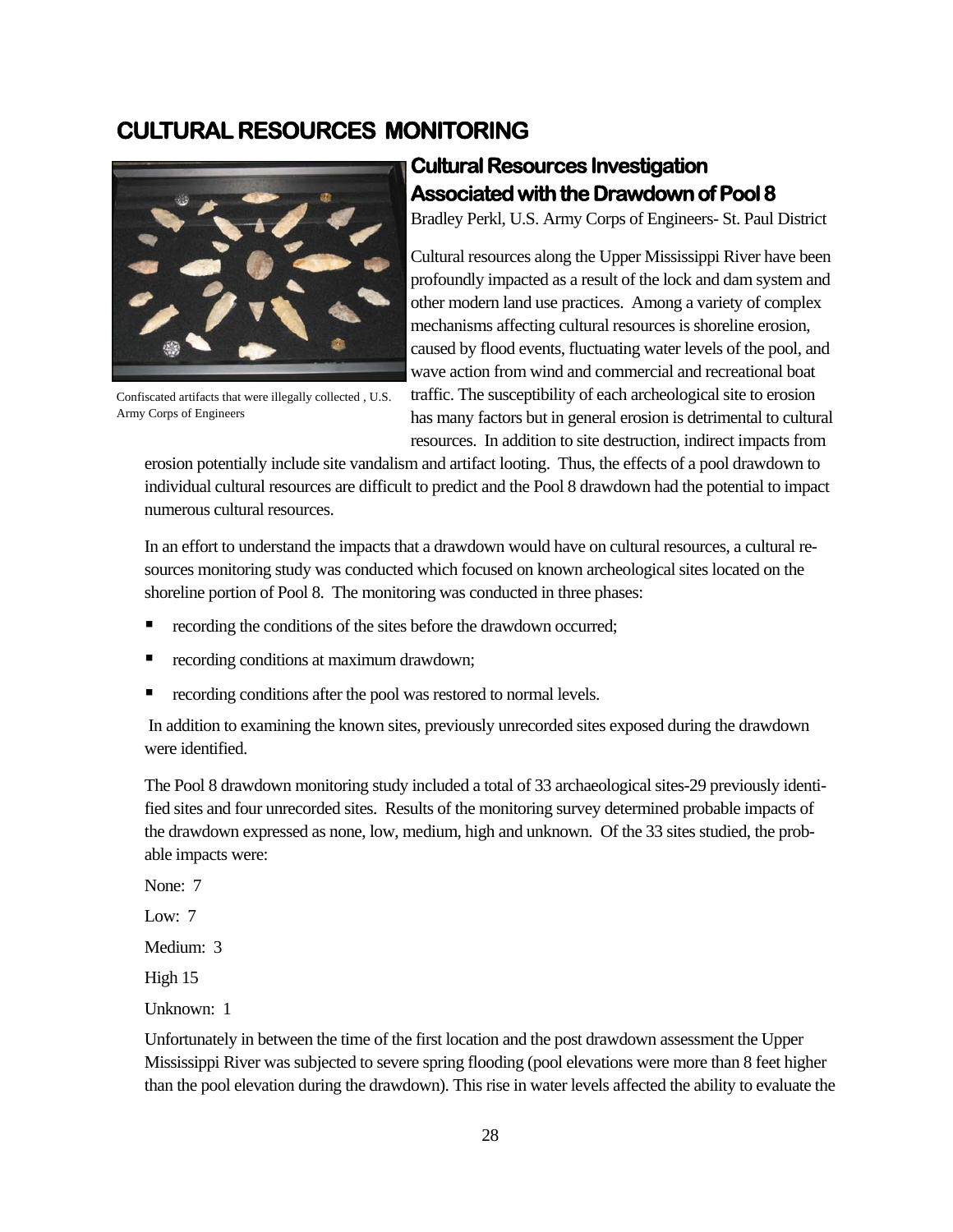impacts of the drawdown on the sites and the above results should be viewed as provisional.

The biggest threat to these sites is shoreline erosion, although the damage in this case was possibly the result of the severe spring flood rather than the fluctuation of water levels during the drawdown. Regardless of the cause, sites exposed through erosion are vulnerable to illegal collecting. Three sites in particular were very susceptible to looting activities due to their location near sites of heavy public use. Four others were of concern for illegal collecting to a lesser degree. As a result, a listing of those sites that are most likely to be illegally collected were forwarded to law enforcement personnel of the Upper Mississippi River National Wildlife and Fish Refuge to aid in the enforcement of historic preservation laws.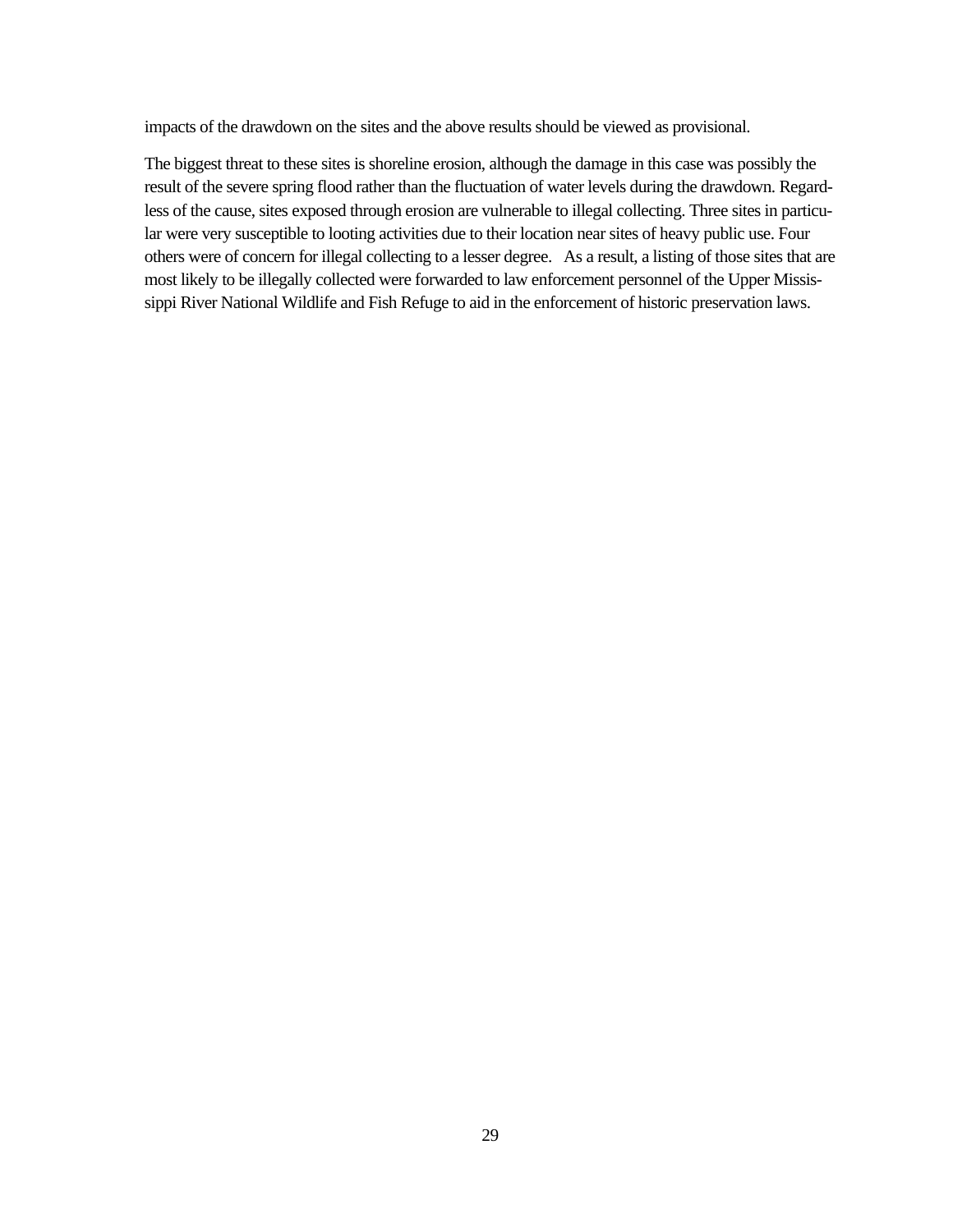# **Appendix A: Animal and Plant Species Lists**

| <b>Birds</b>             |                                  |
|--------------------------|----------------------------------|
| <b>Common Name</b>       | <b>Species (Scientific Name)</b> |
| American avocet          | Recurvirostra americana          |
| American coot            | Fulica americana                 |
| American wigeon          | Anas americana                   |
| American white pelican   | Pelecanus erythrothynchos        |
| <b>Bald eagle</b>        | Haliaeetus leucocephalus         |
| Blue-winged teal         | Anas discors                     |
| Canada goose             | Branta canadensis                |
| Canvasback               | Aythya valisineria               |
| Double-crested cormorant | Phalacrocorax auritus            |
| Gadwall                  | Anas strepera                    |
| Great blue heron         | Ardea herodias                   |
| Great egret              | Casmerodius albus                |
| Herring gull             | Larus argentatus                 |
| Lesser scaup             | Aythya affinis                   |
| Mallard                  | Anas platyrhynchos               |
| Ring-necked duck         | Aythya collaris                  |
| Sandhill crane           | Grus canadensis                  |
| <b>Tree swallow</b>      | Tachycineya bicolor              |
| Tundra swan              | Cygnus columbianus               |
| Whimbrel                 | Numenius phaeopus                |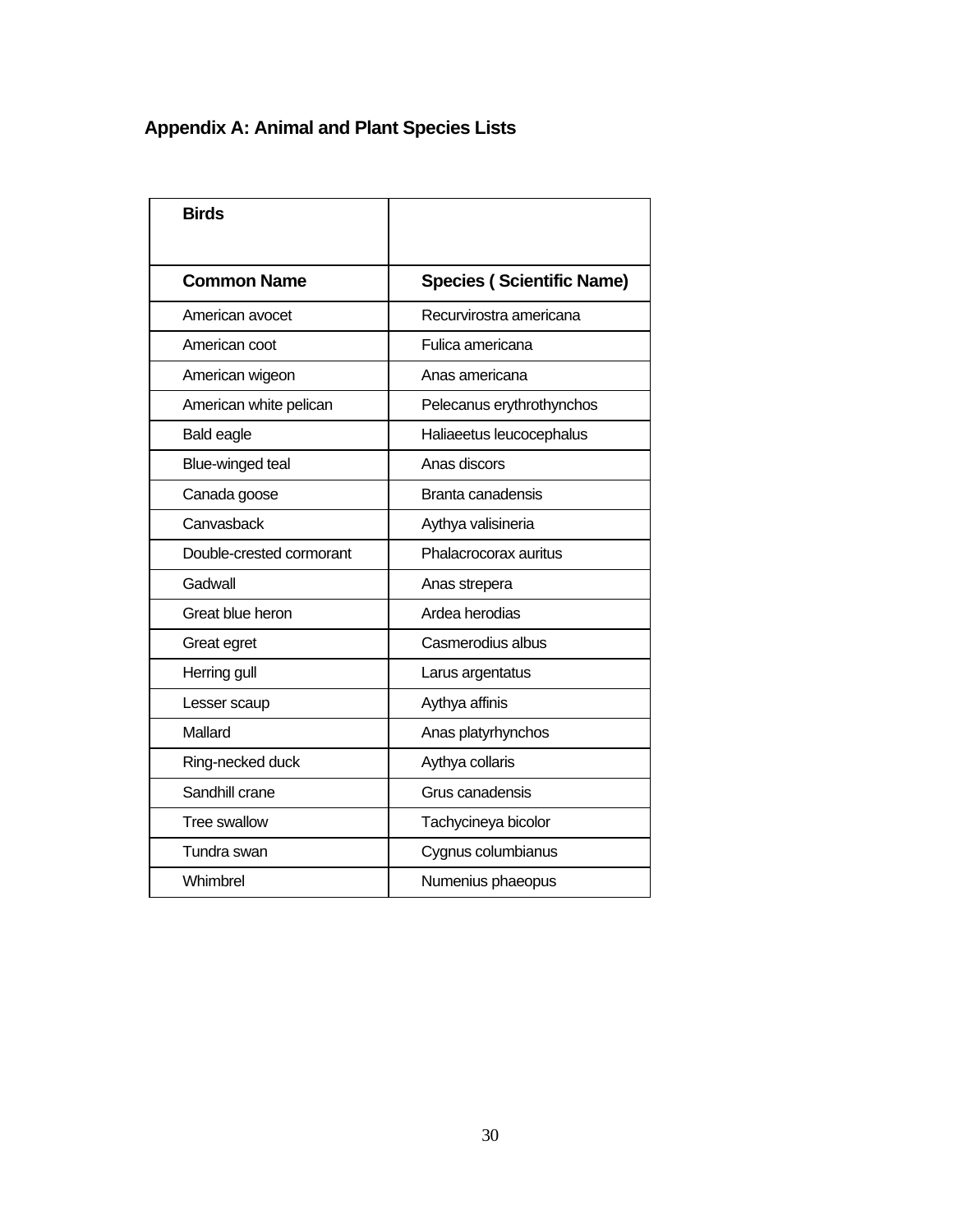| Fish                 |                                  |
|----------------------|----------------------------------|
| <b>Common Name</b>   | <b>Species (Scientific Name)</b> |
| <b>Black crappie</b> | Pomoxis nigromaculatus           |
| Bluegill             | Lepomis macrochirus              |
| Channel catfish      | Ictalurus punctatus              |
| Common carp          | Cyprinus carpio                  |
| Emerald shiner       | Notropis atherinoides            |
| Freshwater drum      | Aplodinotus grunniens            |
| Largemouth bass      | Micropterus salmoides            |
| River shiner         | Notropis blennius                |
| Sauger               | Stizostedion canadense           |
| Shorthead redhorse   | Moxostoma macrolepidotum         |
| Smallmouth bass      | Micropterus dolomieu             |
| Spotfin shiner       | Cyprinella spiloptera            |
| Walleye              | Stizostedion vitreum             |
| Yellow perch         | Perca flavescens                 |

| <b>Plant Species</b>  |                                                               |
|-----------------------|---------------------------------------------------------------|
| <b>Common Name</b>    | <b>Species (Scientific Name)</b>                              |
| <b>Barnyard Grass</b> | Echinochloa crusgalli (L) Beauv. Or<br>muricata (Beauv.) Fern |
| Common Burreed        | Sparganium eurycarpum Engelm.                                 |
| Broad-leaf arrowhead  | Sagittaria latifolia Willd.                                   |
| Water stargrass       | Zosterella dubia (Jacq.) Sma;;                                |
| Nodding smartweed     | Polygonum lapathifolium L.                                    |
| Chufa flatsedge       | Cyperus esculentus                                            |
| False pimpernel       | Lindernia dubia (L) Pennell                                   |
| Teal lovegrass        | Eragrostis hypnoides                                          |
| Rice cut-grass        | Leersia oryzoides (L.) Sw.                                    |
| Sago pondweed         | Potamogeton pectinatus L.                                     |
| Wild celery           | Vallisneria americana Michx.                                  |